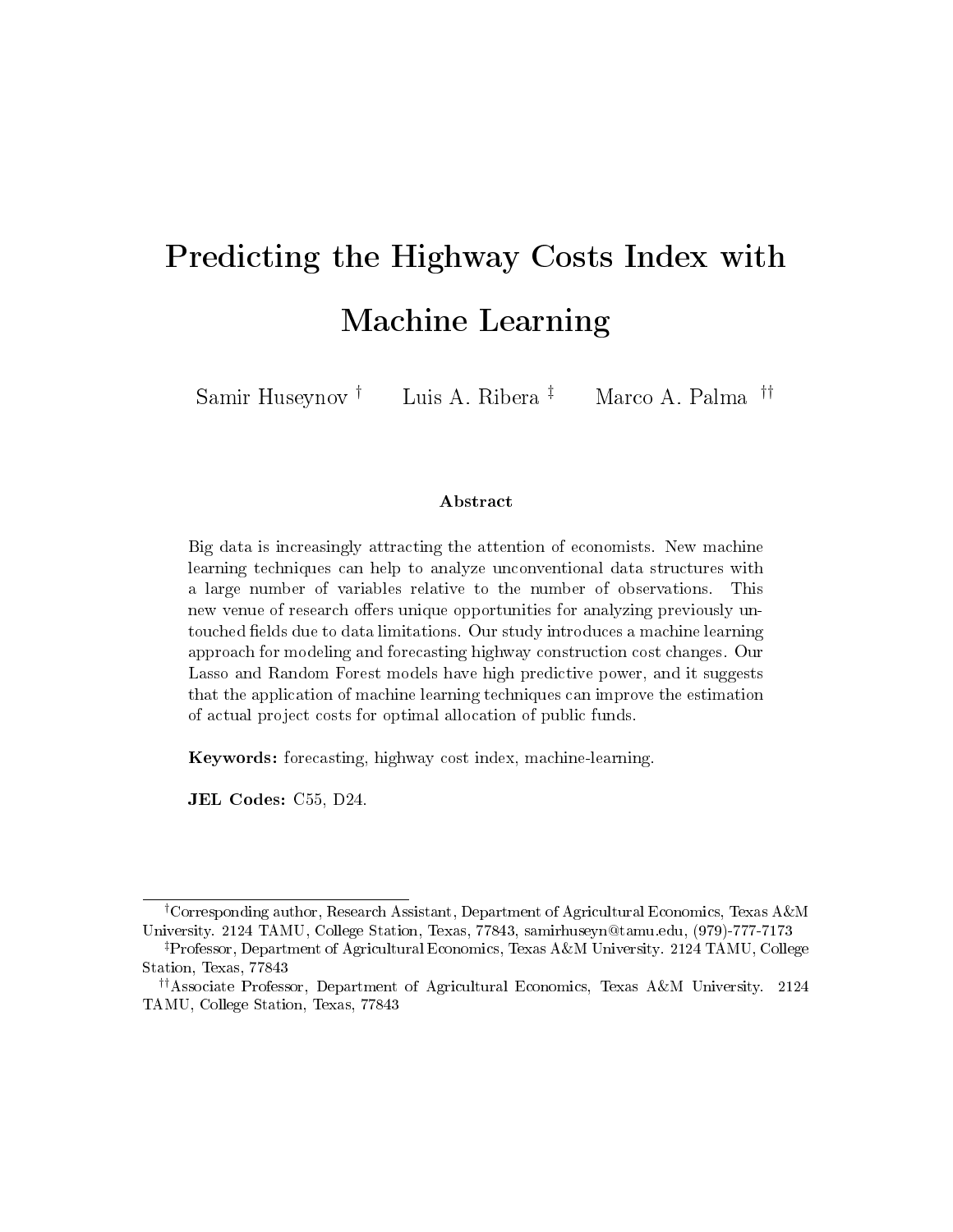# 1 Introduction

Advancement in technology not only makes our lives more comfortable and also enables to store more and more data about many aspects of daily economic transactions [\(George et al.](#page-18-0) [2014,](#page-18-0) [Chen & Zhang](#page-17-0) [2014\)](#page-17-0). Google, Facebook, and Twitter record every click or a browsing pattern users generate on these platforms. You may be surprised to realize that the pair of shoes you were browsing on eBay at lunchtime, a couple of days ago, has been following you ever since, even when you read the daily news. You may get extra surprised to see that, with the help of various machine learning tools, you have been targeted with the ads of other related products, such as a coat, which matches the pair of shoes well and was frequently shopped by customers similar to you.

Machines can learn with and without the human supervision. It has been shown that Unsupervised Machine Learning (UML) methods can be useful especially when the outcome of interest is unobserved [\(Mohammed et al.](#page-19-0) [2016\)](#page-19-0). For instance, a database may contain various information about customers, including zip code, education, gender and so on, but a researcher is interested in clustering the customers into low and high spending groups. Thus, in this case, input variables are available, but the outcome of interest is missing from the dataset. UML algorithms can solve this problem by clustering the customers into different groups based on observed variables. The eventual goal is to find clusters that overlap with spending habits.<sup>[1](#page-1-0)</sup>

However, researchers are still skeptical about the black-box nature of these techniques and prefer using Supervised Machine Learning (SML) methods, which are

<span id="page-1-0"></span><sup>&</sup>lt;sup>1</sup>See [\(Hastie et al.](#page-18-1) [2015\)](#page-18-1) for an in-depth discussion of this topic.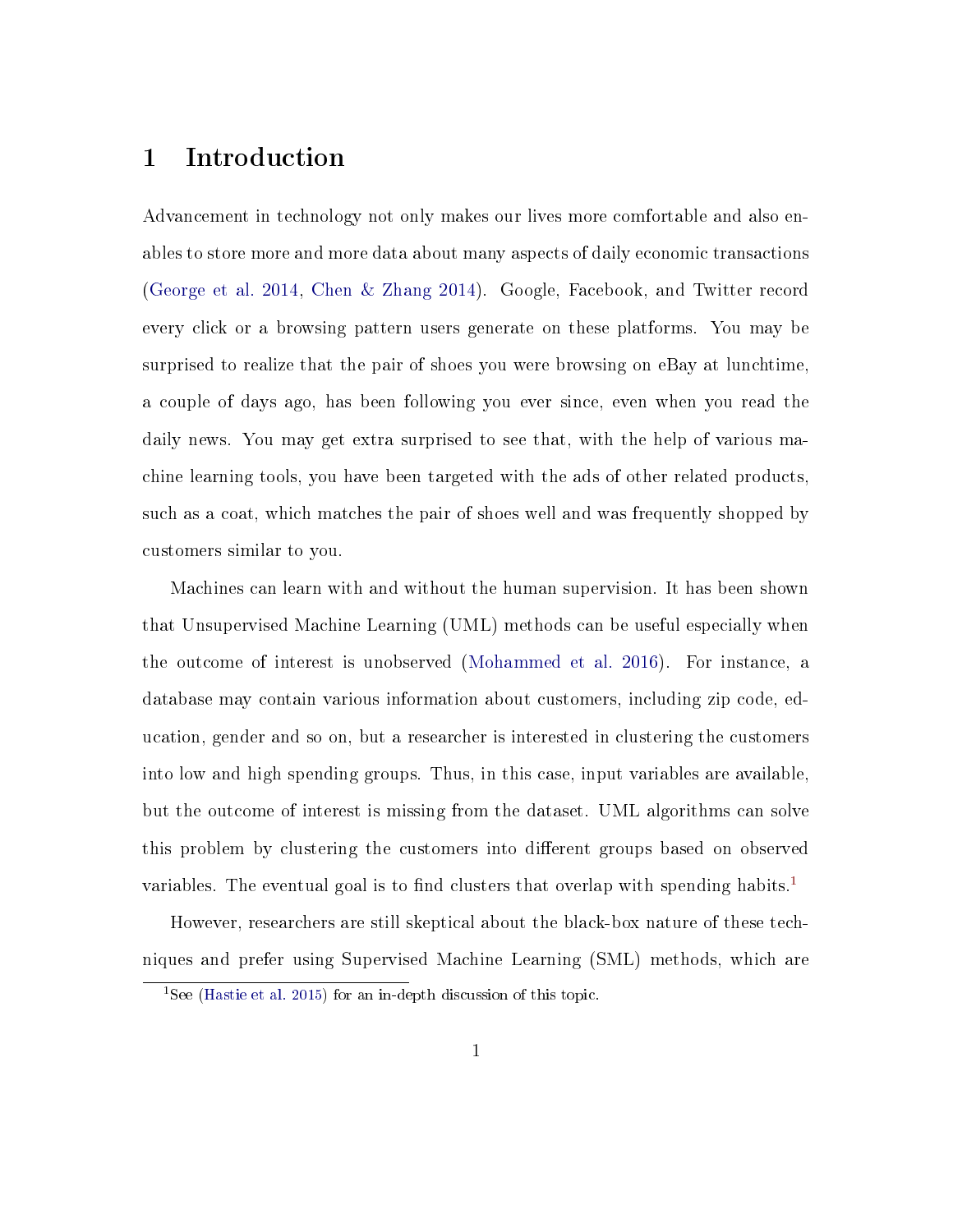the focus of this article [\(Athey](#page-17-1) [2017\)](#page-17-1). Recent years have witnessed a considerable surge in the application of SML to various economic topics. For example, banks in the U.S. use credit scores of customers in making decisions on loan requests. But in other countries, especially in the developing world, financial institutions do not have this tool in their credit appraisal toolkit. With the help of Random Forest SML [Bjorkegren & Grissen](#page-17-2) [\(2015\)](#page-17-2) develop a model which can successfully predict default probabilities by using pre-paid mobile phone usage data. The authors match customer data of a microfinance institution with the data of a mobile operator in a Caribbean country. This approach enabled the authors to observe customers' SMS, data usage and call activities combined with their financial history. Bjorkegren  $\&$ [Grissen](#page-17-2) [\(2015\)](#page-17-2) show that their model can be a good alternative to the credit score system and can reduce defaults by  $41\%$ . Furthermore, in developed countries, financial institutions of fer almost the entire portfolio of their services via online platforms. Customers can integrate their online debit and credit accounts, which helps banks to record every single individual financial activity. This kind of financial information is increasingly used in the assessment of credit applications and also in the evaluation of potential bankruptcy of business loans. More detailed data also enables to improve predictions on future performance of nancial institutions [\(Chen et al.](#page-17-3) [2016,](#page-17-3) [Gogas](#page-18-2) [et al.](#page-18-2) [2017\)](#page-18-2).

Not only private sector and also government institutions have started recording an immense amount of data. "Smart Cities" create a massive opportunity for researchers to analyze a broad range of economic topics from job creation to environmental policy [\(Kitchin](#page-19-1) [2014\)](#page-19-1). For instance, the partnership of IBM and the city government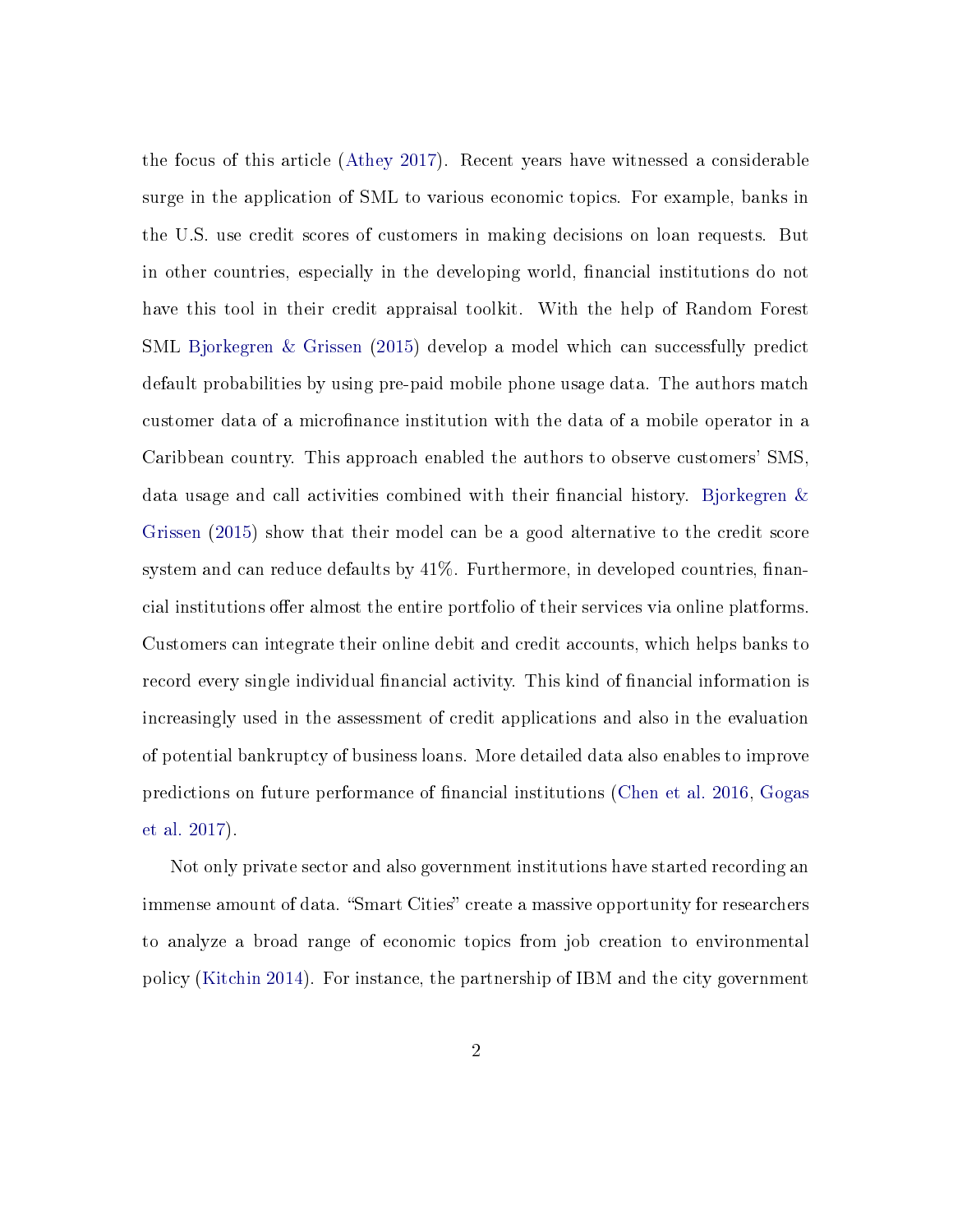of Rio de Janeiro, Brazil, enabled to combine data streams from thirty agencies, ranging from traffic and public transport to employee information, into one data center [\(Kitchin](#page-19-1) [2014\)](#page-19-1). [Glaeser et al.](#page-18-3) [\(2016\)](#page-18-3) use Google Street View (GSV) data to predict income. Conventionally governments use property taxes as a tool to conduct property value appraisal. But [Glaeser et al.](#page-18-3) [\(2016\)](#page-18-3) show that by applying SML methods to big urban data, including street view images, they can better predict neighborhood income level and property values. The authors acquired GSV image data of New York City between 2007 and 2014 and linked that data to income data from American Community Survey. After training the v-support vector regression (v-SVR) model in the training set, they made predictions for the hold-out-sample. [Glaeser et al.](#page-18-3) [\(2016\)](#page-18-3) report that the  $R^2$  of their predictions was above 80%, which means a very successful prediction accuracy. Thus, the fact that industry has already embraced big data and the relevant analytical tools to feed new insights into its daily operations serves as an additional motivation for academia to model this new phenomenon.

Data, figuratively speaking, is the "input material" of economic research and merely scaling up the input does not necessarily mean that you can increase the output as well. Similar to production, without advancing the techniques and procedures of economic research, it is tough to secure a higher return.

The availability of "Big Data" creates many challenges for economists. From one perspective, big data provides many independent variables that the current economic theory lacks in modeling and connecting those variables to traditional economic topics. Nevertheless, unconventional measures are increasingly becoming a part of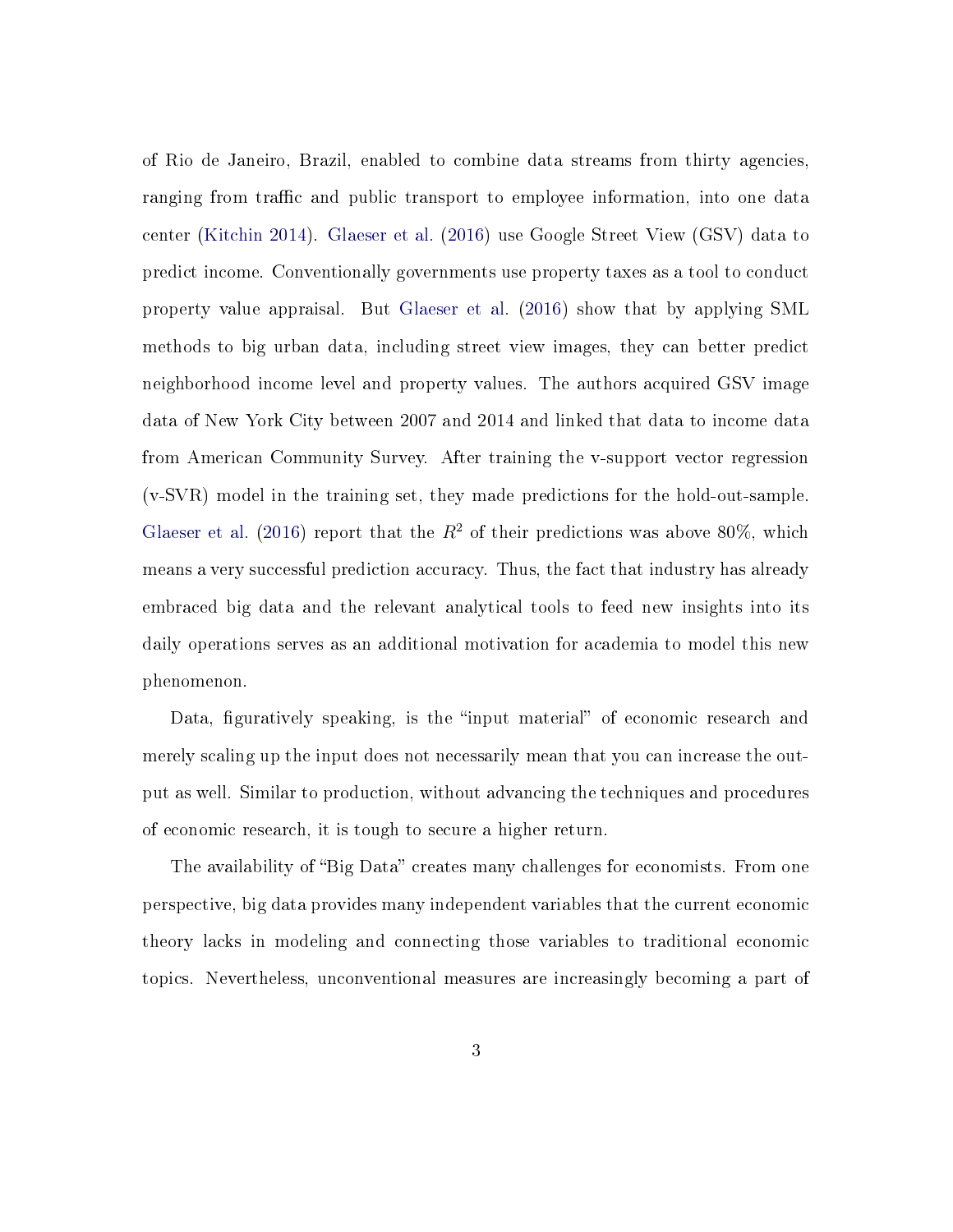economic models. For instance, the availability of large satellite image data enabled economists to model and explore the relationship between city lights and economic activity [\(Michalopoulos & Papaioannou](#page-19-2) [2013,](#page-19-2) [Doll et al.](#page-17-4) [2006\)](#page-17-4). However, many other similar variables are still "awaiting" their turns to be a part of economic studies.

From another perspective, big data also shifts the focus of economic research. For example, conventional labor economics is interested in the return to schooling, i.e., estimating  $\beta$  or the relationship between one more year education and income. But the availability of huge datasets also helps us to answer other questions, such as deciding which teacher to hire, that is more about predicting  $\hat{y}$  rather than estimating  $\beta$  [\(Mullainathan & Spiess](#page-19-3) [2017\)](#page-19-3).

Predicting  $\hat{y}$  became a part of economic research long ago. Forecasting of stock returns is the central focus of the financial time series econometrics. Even some widely applied estimation techniques implicitly use predicting, such as the first stage of the instrumental variable method [\(Mullainathan & Spiess](#page-19-3) [2017\)](#page-19-3).

The value of machine learning becomes apparent when there is a critical  $\hat{y}$  task, with high dimensional data but without clear guidance of economic theory [\(Mul](#page-19-3)[lainathan & Spiess](#page-19-3) [2017\)](#page-19-3). For instance, the conventional applied economic research mostly employs datasets where the number of variables is less than the number of observations, and the relationship between input variables and the outcome measure is evident from economic models [\(Einav & Levin](#page-17-5) [2014\)](#page-17-5). However, an increasing number of situations in which datasets contain a large number of variables, but a limited number of observations creates new challenges, mainly because of the unusual shape of the datasets  $(K \gg N)$ , lack of initial hypotheses, high correlation among vari-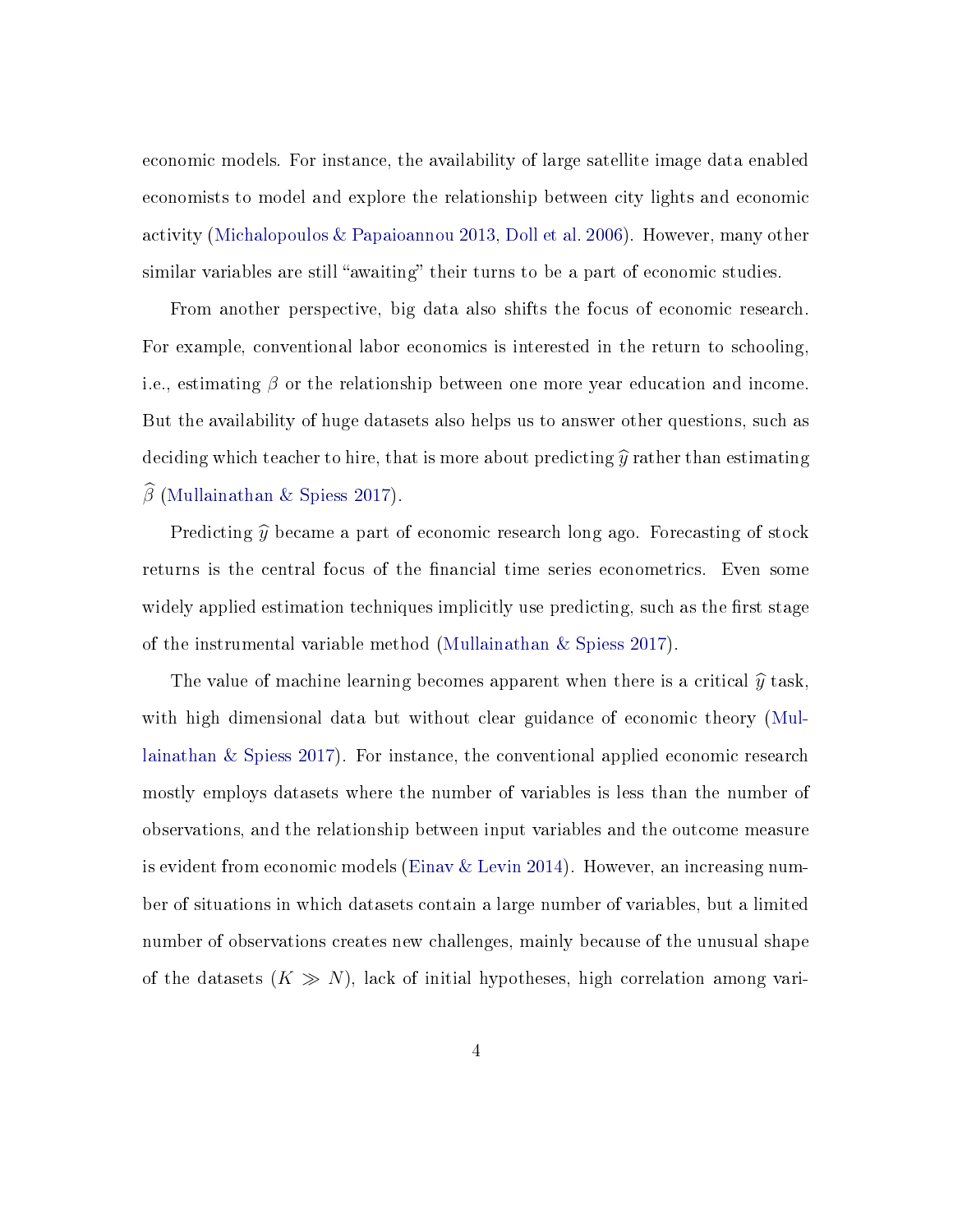ables, and the sparsity assumption which implies that there exists a much smaller set of variables that can be used in predicting the dependent variable [\(Belloni et al.](#page-17-6) [2012,](#page-17-6) [2011\)](#page-17-7). In this case, the central question is how many and which covariates are to be selected to predict the outcome of interest. If a subset of variables provides better predictions compared to the complete set variables, then data-driven machine learning approaches can help to identify those variables [\(Einav & Levin](#page-17-5) [2014,](#page-17-5) [Mullainathan & Spiess](#page-19-3) [2017,](#page-19-3) [Belloni et al.](#page-17-6) [2012\)](#page-17-6).

In this study, we apply several machine learning methods to tackle with a  $\hat{y}$  task that has substantial economic importance and offers a suitable framework to test how this new approach can be helpful. We forecast the Highway Cost Index (HCI) for Texas by using the Least Absolute Selection and Shrinkage Operator (LASSO), Ridge, Elastic Net and Random Forest machine learning methods that recently attracted the attention of economists [\(Mullainathan & Spiess](#page-19-3) [2017\)](#page-19-3).

The HCI is a monthly index and is comprised of prices of primary construction materials in highway construction (Wang  $\&$  Ashuri [2017\)](#page-19-4). The HCI helps to measure the cost of a certain amount of materials to be used in construction compared to prices in 2012 [\(Wang & Ashuri](#page-19-4) [2017\)](#page-19-4).<sup>[2](#page-5-0)</sup> Thus the HCI has high importance in public investment budgeting and cost estimation, but it is mostly unexplored by economists, mainly because of the high dimensionality of the data and the lack of relevant techniques to reduce the number of predictors.

<span id="page-5-0"></span><sup>2</sup> ftp://ftp.dot.state.tx.us/pub/txdot-info/cst/hci-binder.pdf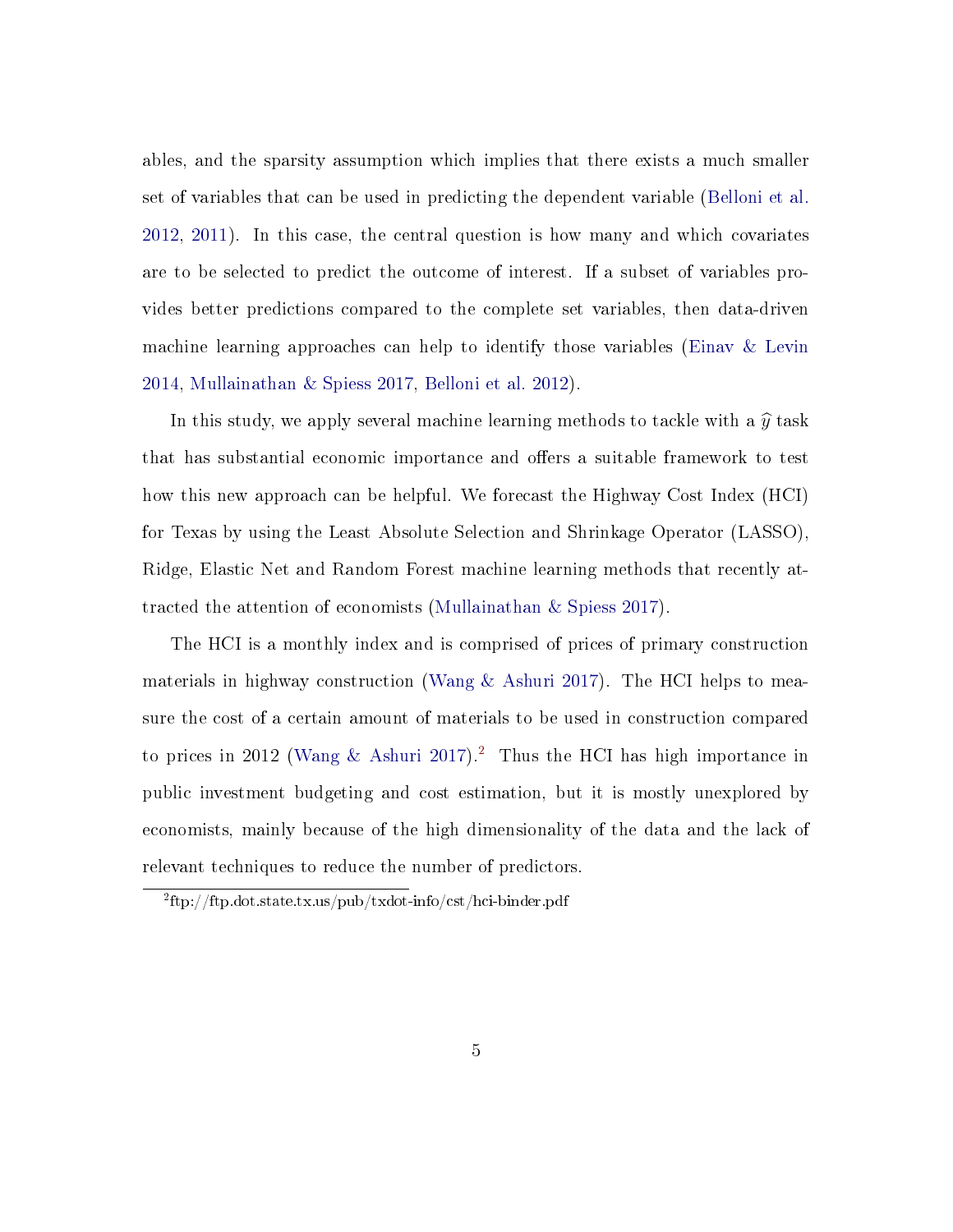# 2 The Background of HCI

The U.S. highway construction represents the largest share of civil public spending. In January of 2017, public highway construction spending was 86.7 billion dollars or 32% of the total public construction spending.[3](#page-6-0) Nearly half of all the currently active large transportation projects in the United States have exceeded their initial budget [\(Shane et al.](#page-19-5) [2009\)](#page-19-5). Thus highway construction cost estimates need to reflect the actual project costs as much as possible for optimal allocation of public funds [\(Harper et al.](#page-18-4) [2013\)](#page-18-4).

This study employs a machine learning approach for predicting highway construction costs. Our study is motivated by the fact that accurately forecasting highway construction cost trends will help States (and particularly Texas in our case) to monitor increases in highway construction costs and efficiently match budget appropriations with actual expenditures. [4](#page-6-1)

Figure 1 shows that, although the HCI has the upward trend across years, it is prone to short-term fluctuations due to economic conditions (Shahandashti  $\&$  Ashuri [2015\)](#page-19-6). Thus we model and forecast changes in the HCI during a 12-month-period. Furthermore, our study shows that machine learning methods can be a promising venue for applications with a limited number of observations and a large number of potential regressors.

 $[Figure 1 about here]$ 

<span id="page-6-1"></span><span id="page-6-0"></span><sup>3</sup>https://www.census.gov/construction/c30/pdf/release.pdf  $4$ https://www.fhwa.dot.gov/policyinformation/nhcci/desc.cfm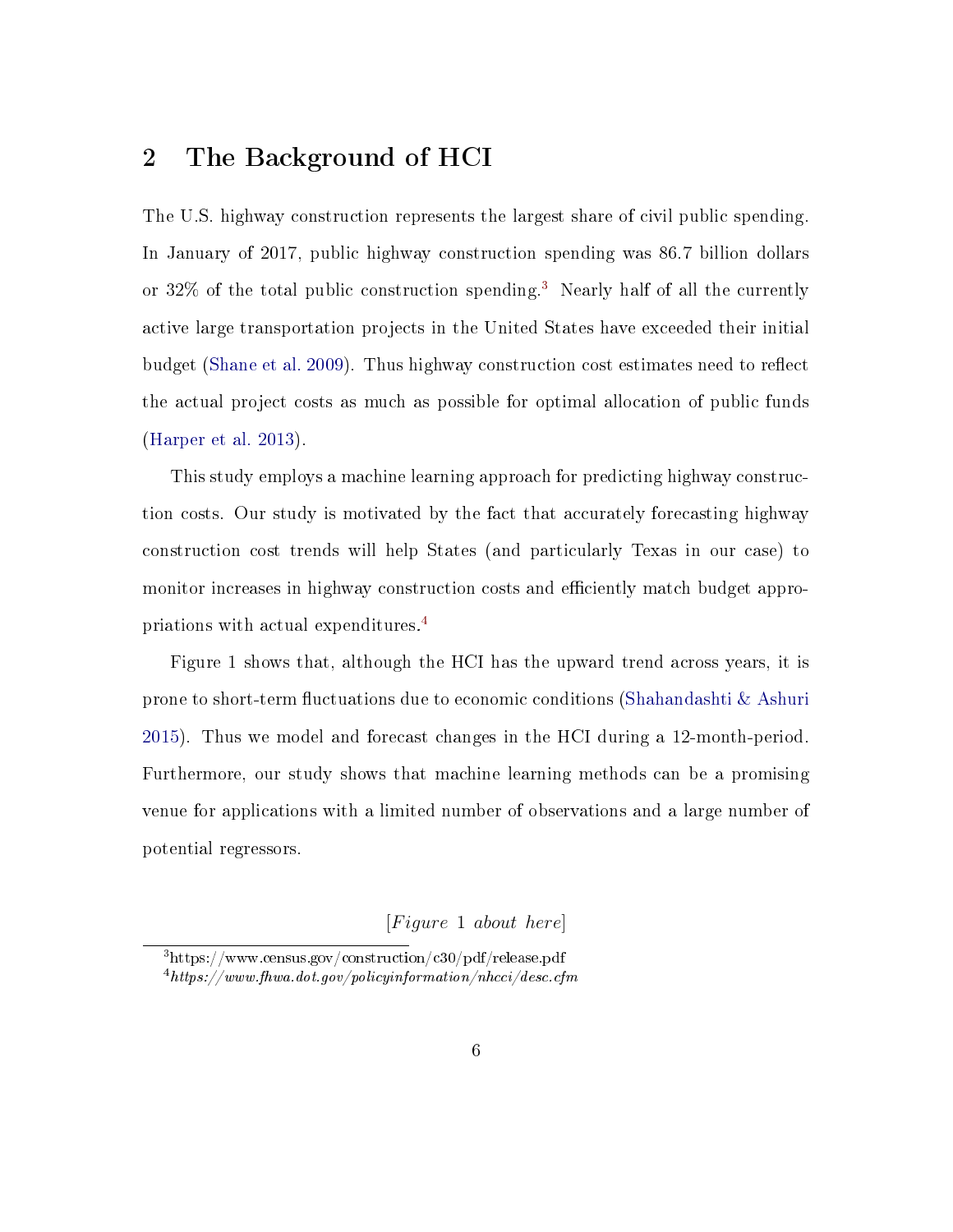The review of the relevant literature shows that the primary method to analyze small data sets with a large number of variables uses causal and univariate time series models with a small set of variables chosen by researchers [\(Xu & Moon](#page-20-0) [2011\)](#page-20-0). However, this approach generates skepticism regarding the selection of input variables. We show that using appropriate Machine Learning methods can introduce a more robust mechanism to select independent variables and it can generate accurate forecasts. An empirical application of our model and forecasting of highway cost estimates illustrates the usefulness of the approach.

# 3 Studies on HCI

Accurate forecasting of the HCI is essential in avoiding underestimating highway construction costs [\(Wang & Ashuri](#page-19-4) [2017\)](#page-19-4). This issue is critical especially for public projects where cost adjustments and the request of additional funds may face bureaucratic barriers and take a long time. Cost indexes facilitate cost estimation, bid preparation, investment planning and also monitoring cost escalations in construction projects [\(Wang & Ashuri](#page-19-4) [2017,](#page-19-4) [Zhang et al.](#page-20-1) [2017\)](#page-20-1).

[Shahandashti & Ashuri](#page-19-6) [\(2015\)](#page-19-6) develop a forecast model for the National Highway Construction Cost Index (NHCCI) and consider various macroeconomic indicators, spanning from oil price to consumer price index for their model. By using Augmented Dickey-Fuller and Granger Causality test, they determine that crude oil price and average hourly earnings are main indicators in predicting the NHCCI. They employ the Vector Error Correction model to forecast the cost index and report 2.07% the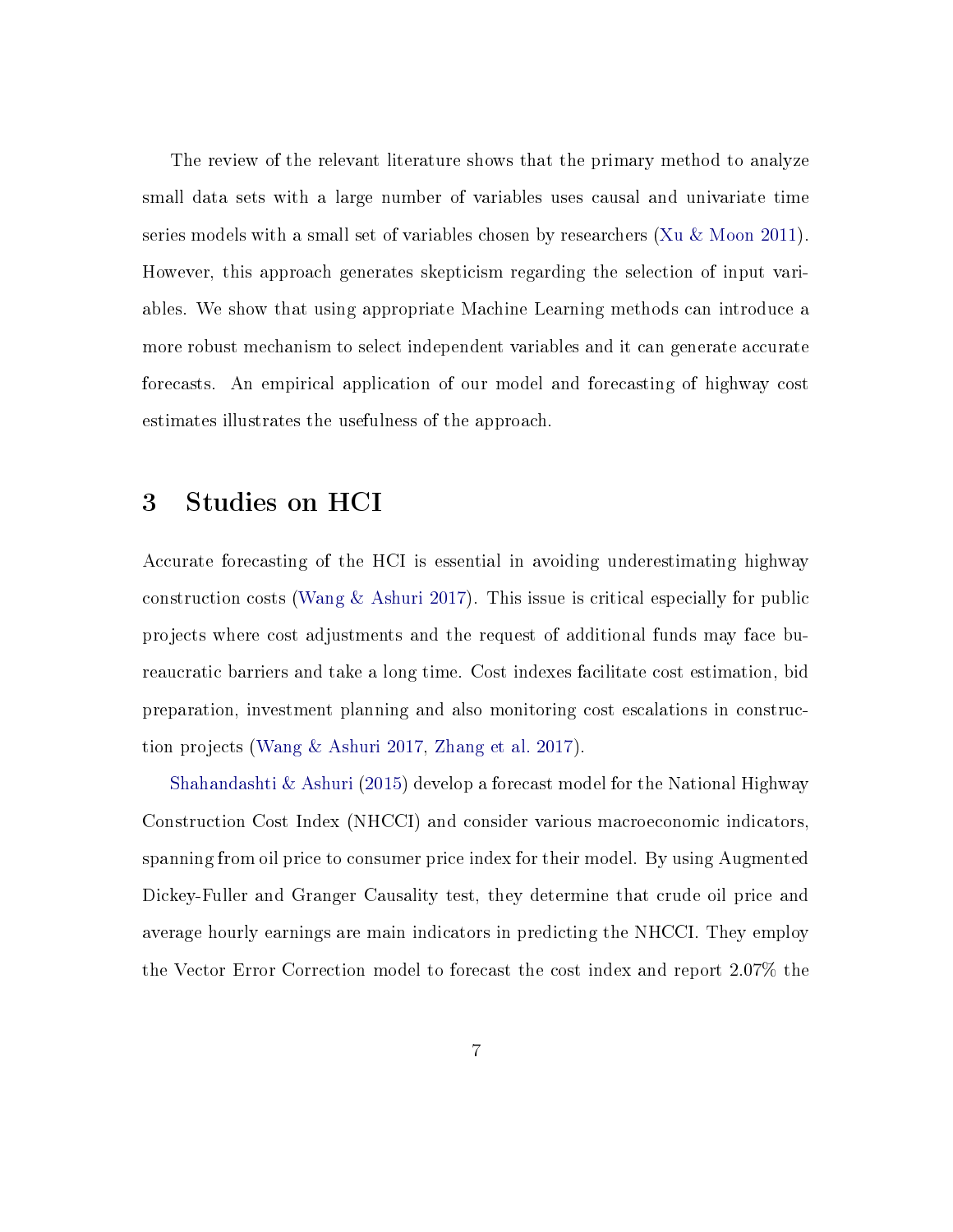Mean Absolute Percentage Error (MAPE) for a 12-month-period forecast. But their study employs a one-step-ahead forecast approach, meaning the model always use input data up to  $t-1$  period to forecast the changes in the NHCCI for t period.

[Joukar & Nahmens](#page-18-5) [\(2015\)](#page-18-5) also employ a time series framework and forecast the CCI with its historical values. They report around 20% MAPE for out-of-sample predictions.

[Zhang et al.](#page-20-1) [\(2017\)](#page-20-1) forecast the Construction Cost Index (CCI) with the visibility graph network approach. The authors use historical values of the CCI to predict its future value both with one-step-ahead and multi-step-ahead approaches. In the 12 month-period multi-step-ahead forecast, they report more than 50% MAPE in their predictions.

[Wang & Ashuri](#page-19-4) [\(2017\)](#page-19-4) use k nearest neighbor (k-NN) and perfect random tree ensembles (PERT) machine-learning methods to predict the CCI. They employ multistep-ahead forecast approach and use historical values of the CPI and the producer price index (PPI). For the following 12 months predictions, the authors report 18% and 19% MAPE for the Pert and k-NN methods respectively.

## 4 Data Collection and Pre-Process

The data was obtained from the Texas A&M Transportation Institute. It consists of 20 individual price items that define the HCI for Texas. Table 1 presents the list of variables.

After dropping observations where one or more variables have missing values,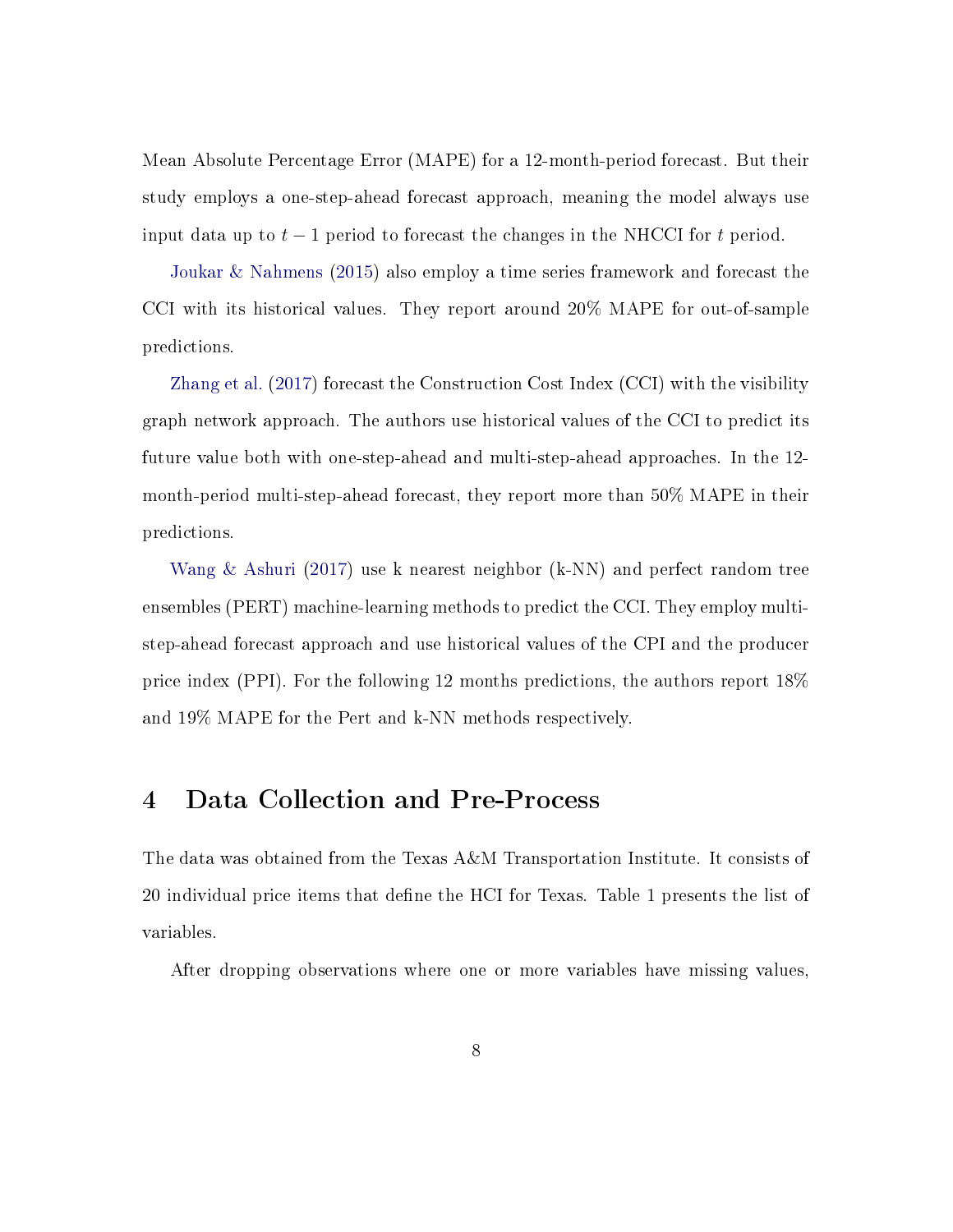our monthly dataset spans from January 2002 until March 2016 for a total of 145 observations. Our dependent variable is the HCI.

#### $[Table 1 about here]$

To prepare the dataset for machine learning estimations, we transformed input variables and the outcome measure into relative changes [\(Wang & Ashuri](#page-19-4) [2017\)](#page-19-4). The relative change transformation helps to get rid of the potential non-stationarity since our variables have time series nature. We follow Wang  $\&$  Ashuri [\(2017\)](#page-19-4) and define our relative change transformations as the following:

$$
x_{pt} = \frac{X_{pt} - X_{pt-1}}{X_{pt}}, \ y_t = \frac{Y_t - Y_{t-1}}{Y_t} \tag{1}
$$

where p denotes the name of transformed input variable X, and  $t\epsilon[1, ..., T]$  is the month of the observation. Y indicates the outcome variable, i.e., the HCI.

After the relative change transformation, we generated lags of input variables up to six months to avoid having any looking-ahead bias in our estimations [\(Wang &](#page-19-4) [Ashuri](#page-19-4) [2017\)](#page-19-4). Thus, the total number of input variables is 140 in our dataset.

We set aside observations, spanning from September 2002 until March 2015, for our training set (133 observations). We used observations from April 2015 to March 2016 as our test set.

In line with [\(Wang & Ashuri](#page-19-4) [2017\)](#page-19-4), after predicting  $\hat{y}_{t+1}$ , the prediction of the HCI for April 2015 was calculated as the following: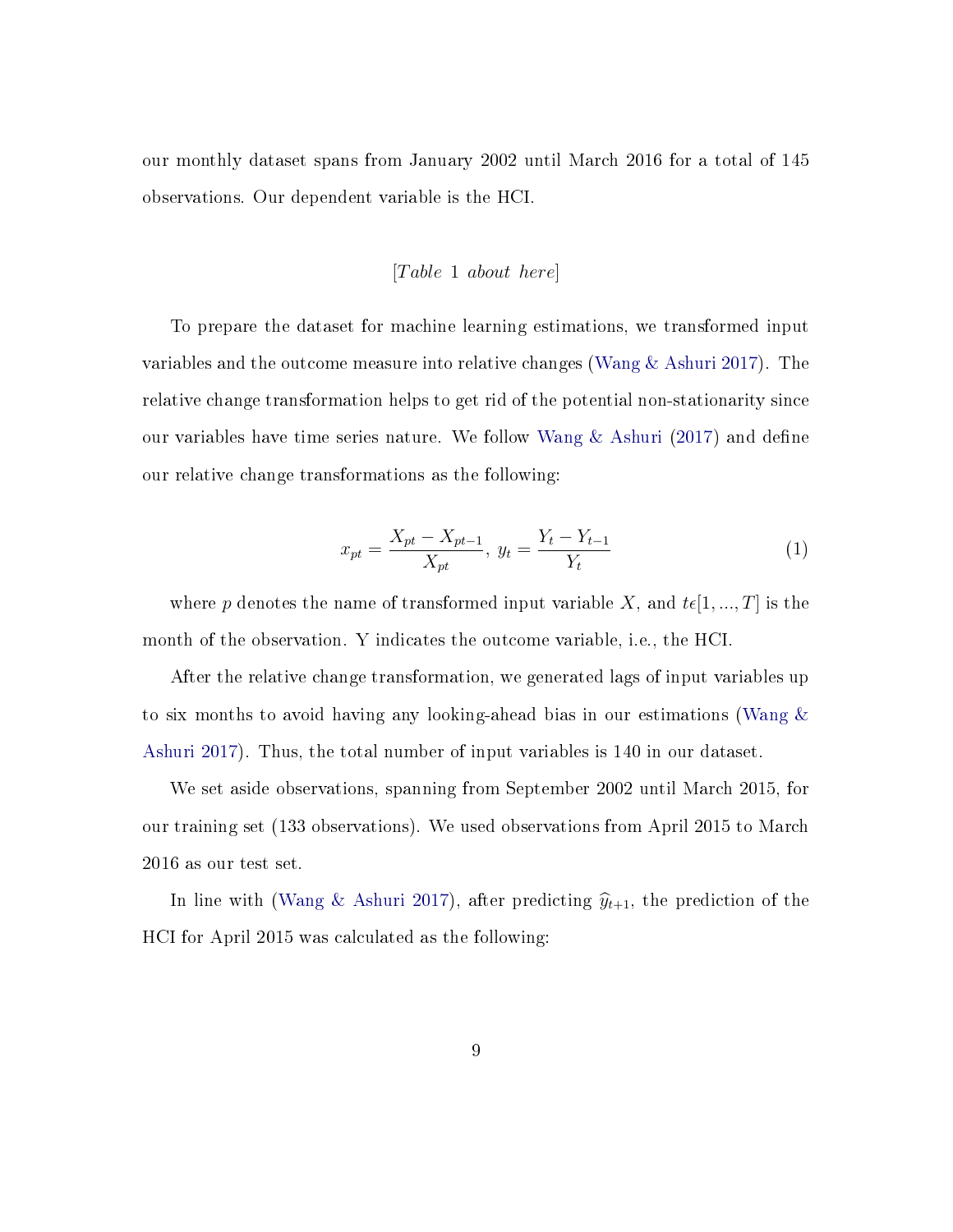$$
\widehat{Y}_{t+1} = (1 + \widehat{y}_{t+1})Y_t
$$
\n(2)

where  $Y_t$  represents the actual HCI of March 2015. For the next months we employed the similar strategy:

$$
\widehat{Y}_{t+s+1} = (1 + \widehat{y}_{t+s+1})\widehat{Y}_{t+s} \tag{3}
$$

where  $s\epsilon(1, ..., 11)$ .

# 5 Methodology

The Least Absolute Shrinkage and Selection Operator (LASSO), Ridge and Elastic Net Estimations

We follow [Friedman et al.](#page-18-6) [\(2010\)](#page-18-6) in setting up our model for Lasso, Ridge and Elastic Net estimations. Our response variable is  $Y \in R$  and the matrix of input variables is  $X \in R^p$ . Furthermore, we approximate our outcome variable as the following:

$$
E(Y|X=x) = \beta_0 + x^{\mathsf{T}}\beta \tag{4}
$$

We normalize our variables and use  $P_{\alpha}(\beta) = (1-\alpha)\frac{1}{2}$  $\frac{1}{2} \|\beta\|_{\ell_2}^2 + \alpha \|\beta\|_{\ell_1}$  penalty to obtain a sparse solution in the presence of a large number of covariates [\(Belloni et al.](#page-17-6) [2012,](#page-17-6) [2011,](#page-17-7) [Tibshirani](#page-19-7) [1996,](#page-19-7) [Friedman et al.](#page-18-6) [2010\)](#page-18-6). Generally, we estimates the following model [\(Hastie et al.](#page-18-1) [2015,](#page-18-1) [Friedman et al.](#page-18-6) [2010\)](#page-18-6):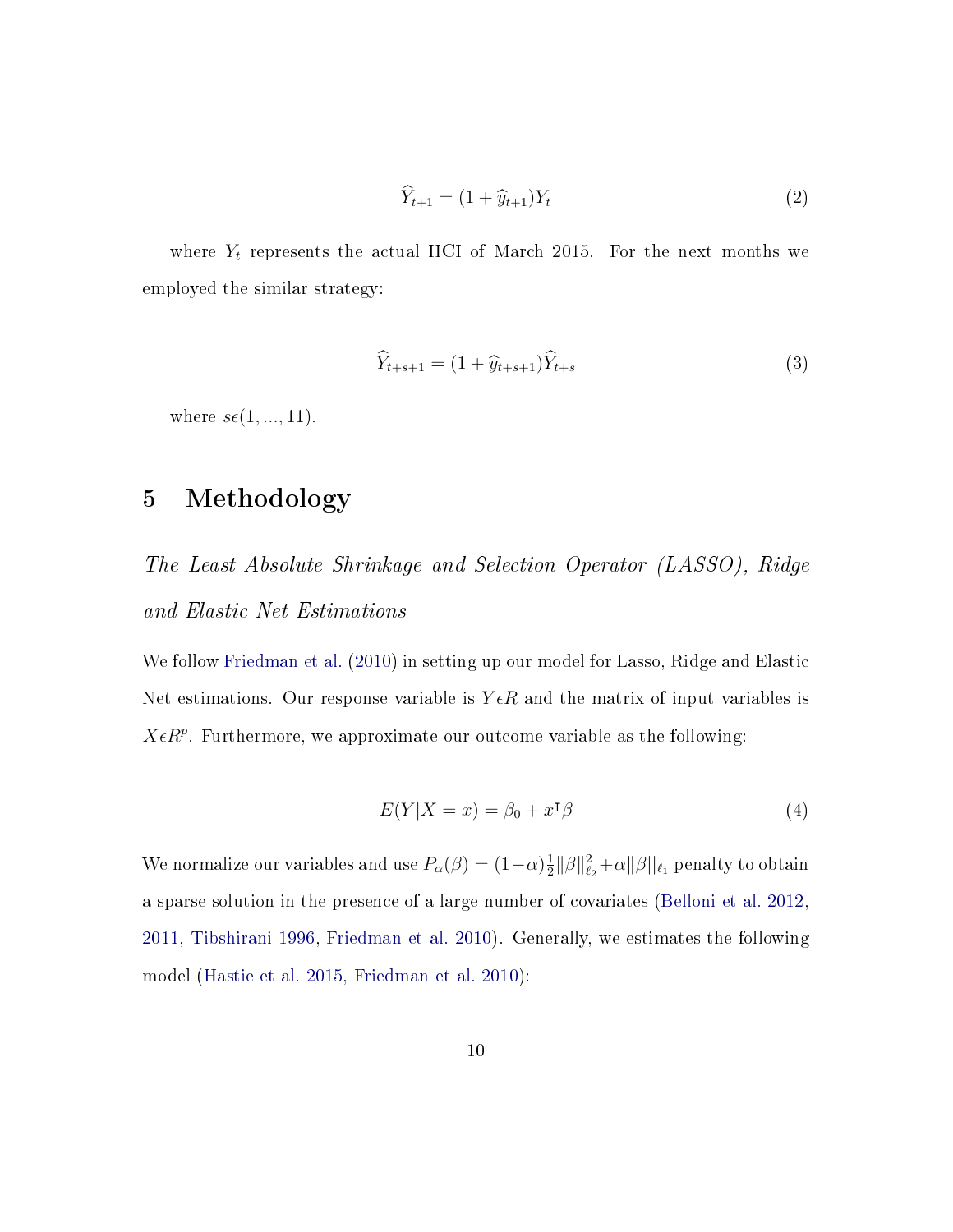$$
\min_{(\beta_0, \beta) \in R^{p+1}} \left[ \frac{1}{T} \sum_{t=1}^T \left( y_t - \beta_0 - x_t^\top \beta \right)^2 - \lambda P_\alpha(\beta) \right] \tag{5}
$$

where for each outcome variable there are  $p$  independent variables and  $p > T$  (T is the total number of observed time periods). Note that in our case  $p = 140$  and  $T = 133.$ 

This problem can be solved with *coordinate descent*. Let's denote the objective function in equation 5 with  $R(\beta_0, \beta)$ . Suppose we estimate  $\beta_0$  and  $\beta_\ell$  for  $\ell \neq j$  and the goal is the partially optimize with respect to  $\beta_j$ . The gradient at  $\beta_j = \beta_j$  exists if  $\widetilde{\beta}_j \neq 0$  and  $\widetilde{\beta}_j > 0$ :

$$
\frac{\partial R}{\partial \beta_j}|_{\beta = \tilde{\beta}} = -\frac{1}{T} \sum_{t=1}^T x_{tj} (y_t - \tilde{\beta}_0 - x_t^{\top} \tilde{\beta}) + \lambda (1 - \alpha) \beta_j + \lambda \alpha \tag{6}
$$

When,  $\tilde{\beta}_j \neq 0$  and  $\tilde{\beta}_j < 0$  we have a similar expression. Then the solution progressed through the coordinate-wise updates and has the following form:

$$
\widetilde{\beta}_j \leftarrow \frac{S\left(\frac{1}{T}\sum_{t=1}^T x_{tj}(y_t - \widetilde{y}_i^{(j)}), \lambda \alpha\right)}{1 + \lambda(1 - \alpha)}
$$
\n(7)

where,  $\tilde{y}_i^{(j)} = \tilde{\beta}_0 + \sum_{\ell \neq j} x_{\ell\ell} \tilde{\beta}_{\ell}$  is the fitted value when  $x_{tj}$  is excluded and  $y_t - \tilde{y}_i^{(j)}$ i is the partial residual for  $\beta_j$ . S is the soft-thresholding operator.<sup>[5](#page-11-0)</sup>

Depending on the value of  $\alpha$  we can estimate three different models. When  $\alpha = 1$  we estimate Lasso. We obtain Ridge and Elastic Net regressions for  $\alpha = 0$ and  $\alpha = 0.5$  respectively.<sup>[6](#page-11-1)</sup>

<span id="page-11-0"></span><sup>5</sup>Please, refer to [Friedman et al.](#page-18-7) [\(2007\)](#page-18-7) for details.

<span id="page-11-1"></span><sup>6</sup>[Friedman et al.](#page-18-6) [\(2010\)](#page-18-6) present a detailed discussion about the steps of estimations of models.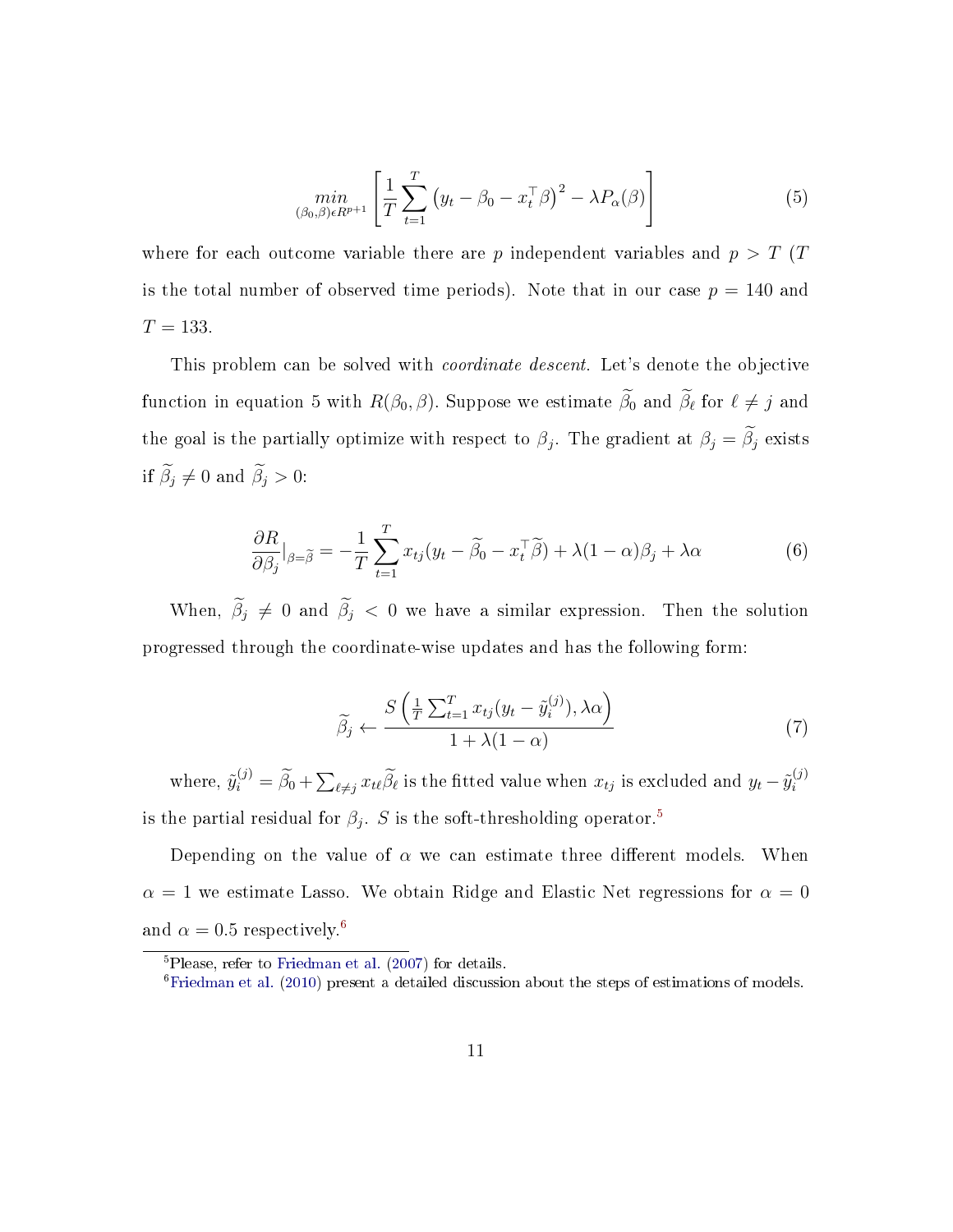If there are m highly correlated predictors, Lasso picks only one and ignores the rest. But contrary to Lasso, Ridge method keeps all highly correlated variables, nevertheless shrinks their coefficients towards each other [\(Friedman et al.](#page-18-6) [2010\)](#page-18-6). So, in Ridge estimation, every predictor will get  $1/mL$  size of its coefficient that it would get in the case of tting alone. Elastic Net estimation is a compromise between Ridge and Lasso, as it discards only extremely correlated predictors and then shrinks coefficient like Ridge.

Lasso behaves well when there are many highly correlated predictors [\(Friedman](#page-18-6) [et al.](#page-18-6) [2010\)](#page-18-6). We assume that most of our predictors are highly correlated. For instance, it is reasonable to assume that the prices of cement and asphalt move together. We also follow [Friedman et al.](#page-18-6) [\(2010\)](#page-18-6) and check whether the ridge or the elastic net regressions can outperform the Lasso concerning predictions of the HCI. [Friedman et al.](#page-18-6) [\(2010\)](#page-18-6) particularly focused on the elastic net estimation and showed that in the case of high multicollinearity the elastic net may perform better regarding the selection of the most important independent variables.

We start our analysis in the training set. In the training set, we estimate Lasso, Ridge and Elastic Net models to find the optimal  $\lambda^*$  that minimizes the mean squared errors (MSE) in predictions of models. We randomly divide the training data into ten groups of equal size and define nine groups as the "pre-validation training" set and the  $10th$  as a "pre-validation test" set.

We estimate a model with a specific value of  $\lambda$  and mark the MSEs in predictions of a fitted model for each  $\lambda$  value. We repeat this procedure 100 times, and  $\lambda^*$  is found when the MSE of a model is minimized. Figure 2 showcases one example from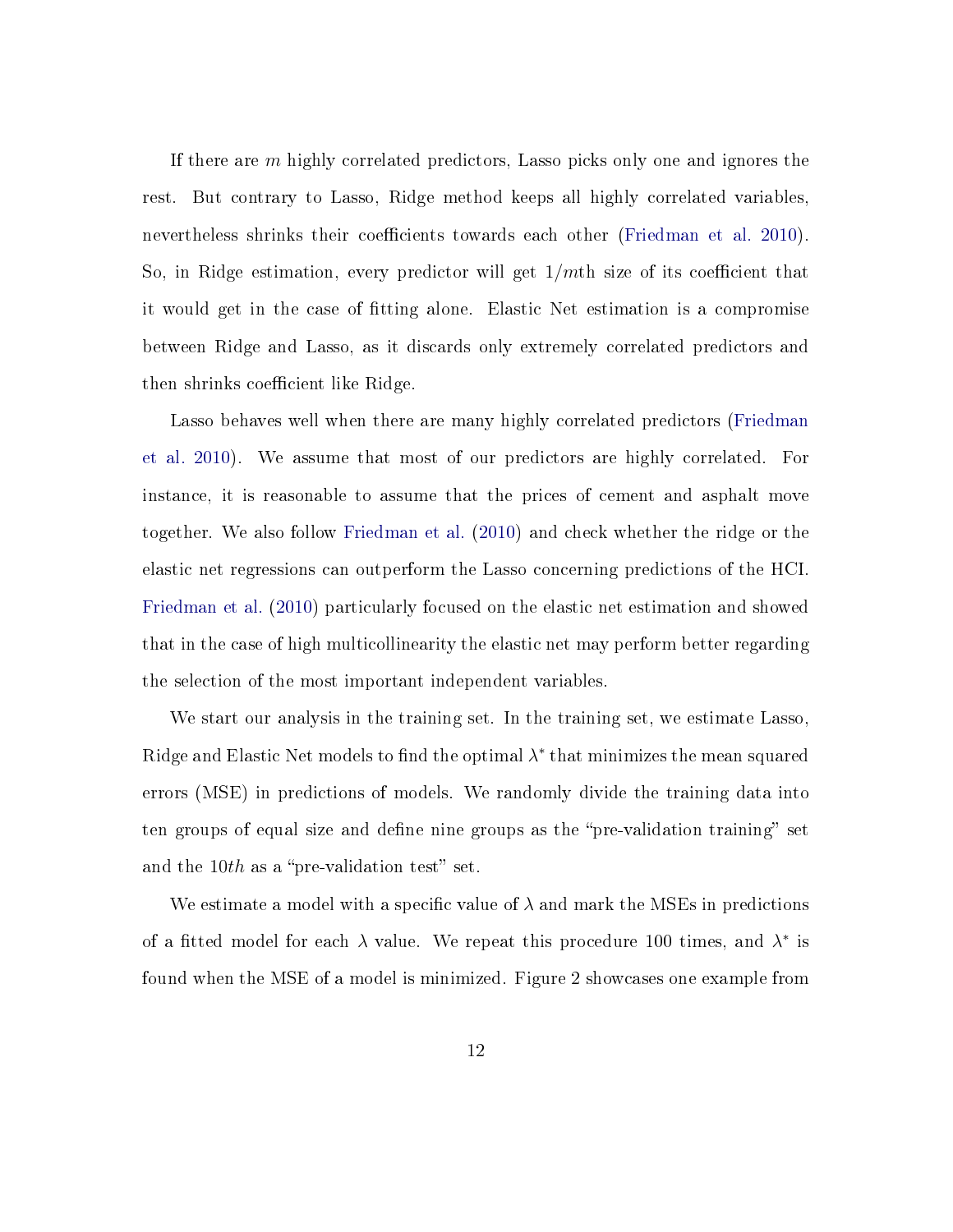our estimations.

### $[Figure 2 about here]$

## Random Forest

Regression trees have been developed to bridge linear models with non-parametric estimations [\(Faraway](#page-18-8) [2016,](#page-18-8) [Breiman](#page-17-8) [2001,](#page-17-8) [Liaw et al.](#page-19-8) [2002\)](#page-19-8). This approach does not presume any specific model before starting analyses. Instead, the focus is to develop a model by learning patterns in the dataset via certain algorithms. While growing a tree, at each node  $\sqrt{p}$  number of input variables are randomly drawn with replacement. A point, along with the range of each randomly drawn variable, is chosen to do a split to minimize the Residual Sum of Squares (RSS) of the outcome variable. For instance, at each partition of an input variable, we get two parts, and the RSS of the outcome variable is calculated as the following [\(Faraway](#page-18-8) [2016\)](#page-18-8):

$$
RSS(Partition) = RSS(part1) + RSS(part2)
$$
\n(8)

The node is assigned to the input variable which helps to get the minimum RSS for the outcome variable. We continue to grow nodes and consequently the tree until we cannot improve (or minimize) the RSS.

Particularly, we use bootstrap aggregating (or bagging) in Random Forest estimation. For  $b = 1, ..., B: 1$ ) We draw a sample with replacement from  $(X, Y)$ . 2) We fit a regression tree to  $(X_b, Y_b)$ . 3) We predict the outcome variable with the tree and compare the prediction with the true value from hold-out-sample in the training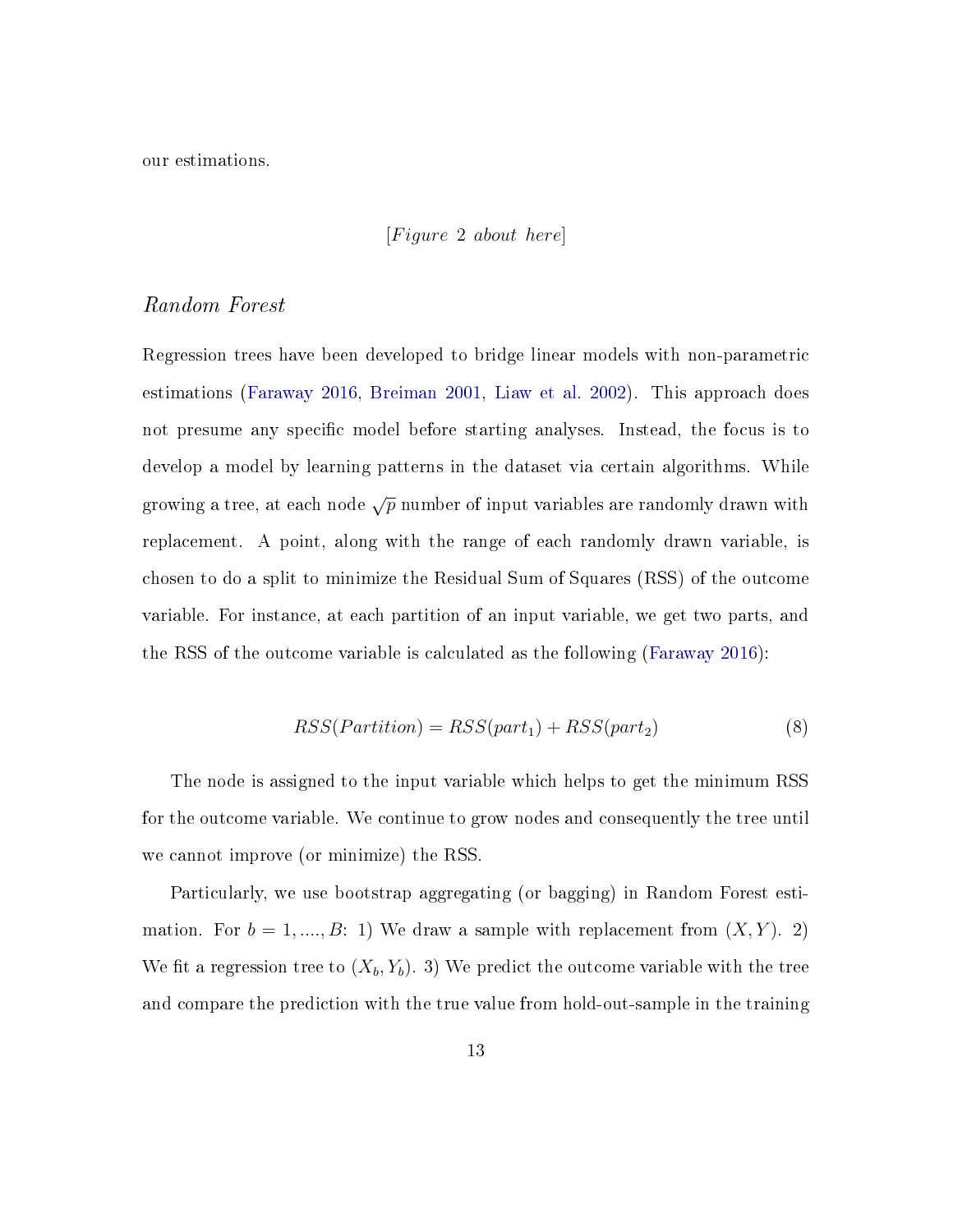set [\(Faraway](#page-18-8) [2016\)](#page-18-8). The eventual goal is to minimize the MSE of the prediction.

With this pace, Random Forest grows hundreds of trees. Each tree of the Random Forest can be thought as a different model, so the Random Forest employs not one but hundred models in its final decision. Figure 3 depicts how increasing the number of trees in the forest affects the prediction error rates in the training set.

## $[Figure 3 about here]$

We grow our forest with the training set and then we predict the HCI in the test set. In the test set, we ask each tree of the forest to predict the HCI. Since each tree is a different model, we get different predictions, and the final forecast is the average of forecasts made by the forest [\(Faraway](#page-18-8) [2016\)](#page-18-8).

For the illustration purposes, we present a simple tree in Figure 4. For instance, this particular tree starts with the fifth lag of the relative change of the price of Class C Concrete. If the relative change is more than 0.02 the analysis continues along the right branch and then checks the first lag of the relative change in the price of Class A Concrete and makes a prediction about the change in the HCI for the next period.

## $[Figure 4 about here]$

After estimating models and predicting the next 12 months values of HCI, we calculate the MAPE of predictions. The MAPE is calculated as the following:

$$
MAPE = |(\hat{Y}_t - Y_t)|/Y_t|
$$
\n<sup>(9)</sup>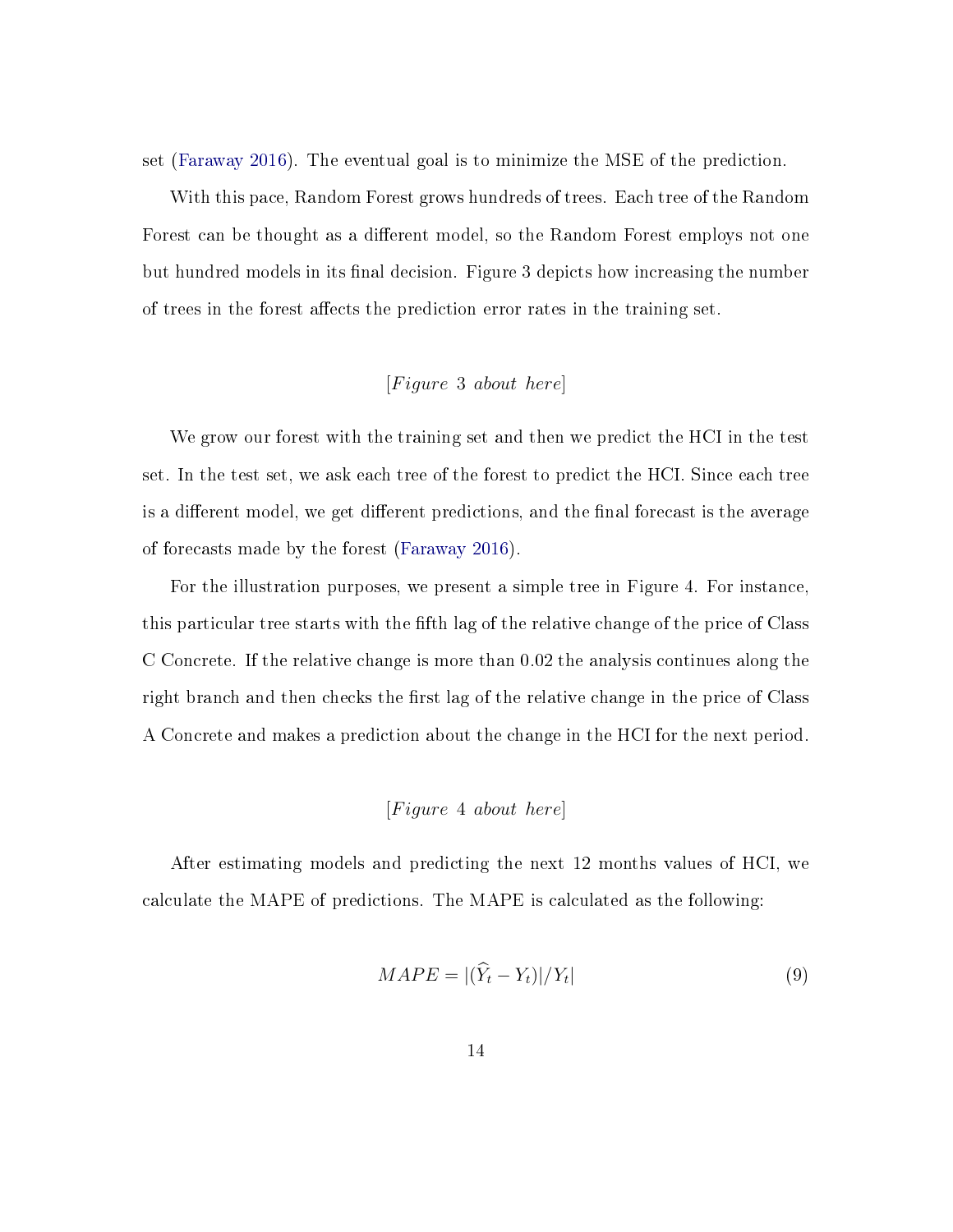## 6 Prediction Results and Conclusion

Figure 5 presents predictions of the models. It is evident that the models predict the HCI very well until the eighth month. We observe a slight deviation of the predictions from the actual values between eighth and eleventh months. But our predictions revert to the actual HCI in the 12th month.

## $[Figure~5~about~here]$

Table 2 reports the MAPE of predictions. It can be observed that the MAPE doubles in the following two months after the seventh month. But it starts to decrease after the tenth month. On average, our models have 12% MAPE for the next 12 month multi-step-ahead forecast.

## $[Table 2 about here]$

Our results prove that employing Machine-learning methods can yield signicant improvements in cost index forecasts compared to time series models. The MAPE of our findings is very close to the outcomes of Wang  $\&$  Ashuri [\(2017\)](#page-19-4), it further hints that project planners and engineers can save a considerable amount of costs by employing these new techniques.

The good prediction performance of the employed SML methods shows that these techniques can be good alternatives to time series models, especially in the multistep-ahead forecasting [\(Wang & Ashuri](#page-19-4) [2017\)](#page-19-4). Furthermore, it also suggests that SML methods can be successfully employed in predicting other cost indexes, such as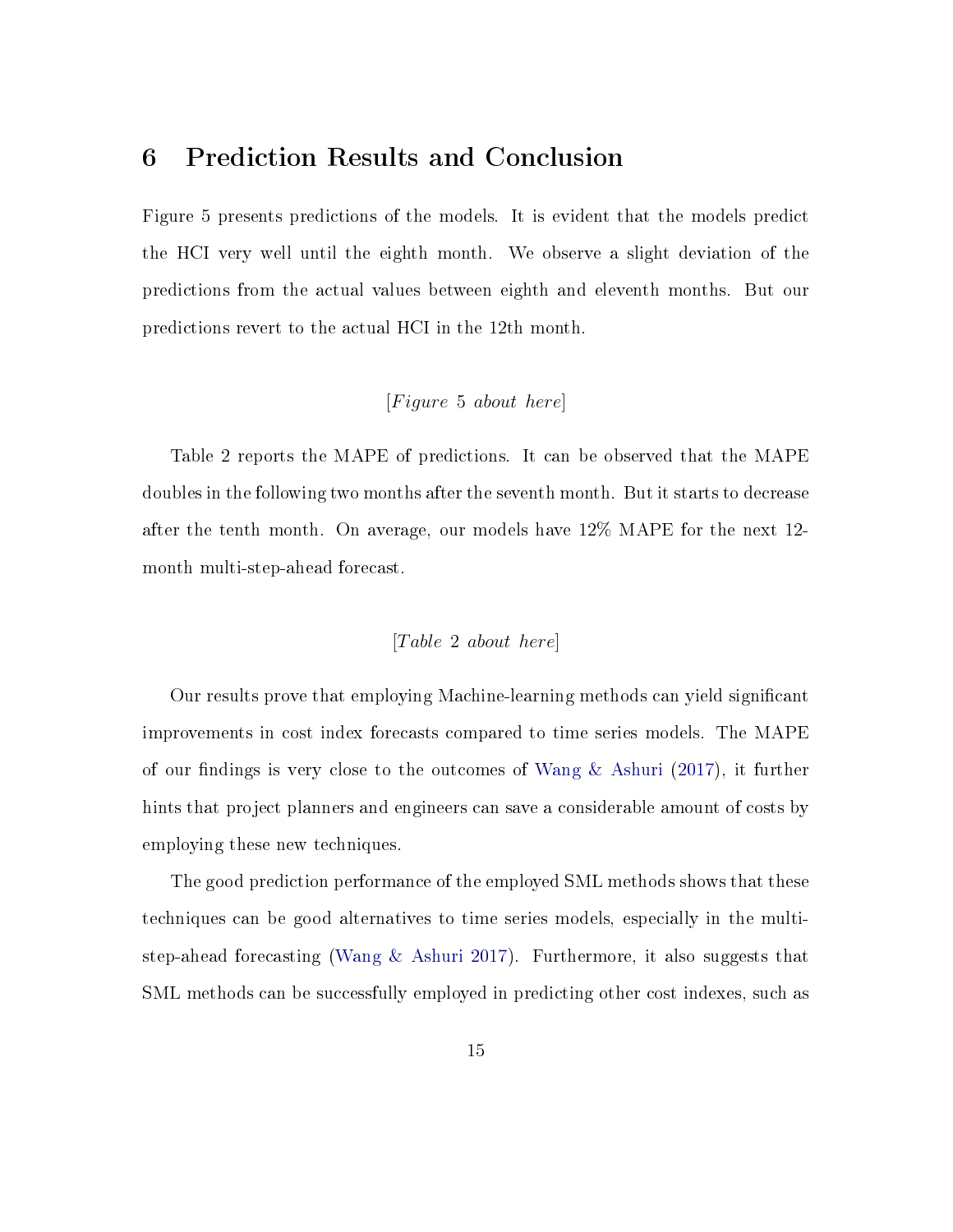the Building Construction Index (BIC) [\(Wang & Ashuri](#page-19-4) [2017\)](#page-19-4).

Our results show that by applying machine learning techniques and by scrutinizing hard-to-analyze data structures previously, economists can achieve better predictions, more satisfactory answers to old questions and eventually can develop new researches methods [\(Einav & Levin](#page-17-5) [2014\)](#page-17-5). Moreover, a more comprehensive multidisciplinary approach, which utilizes recent advancements in computing algorithms and statistics to solve practical economic problems, can boost applied economic research [\(Athey](#page-17-1) [2017\)](#page-17-1).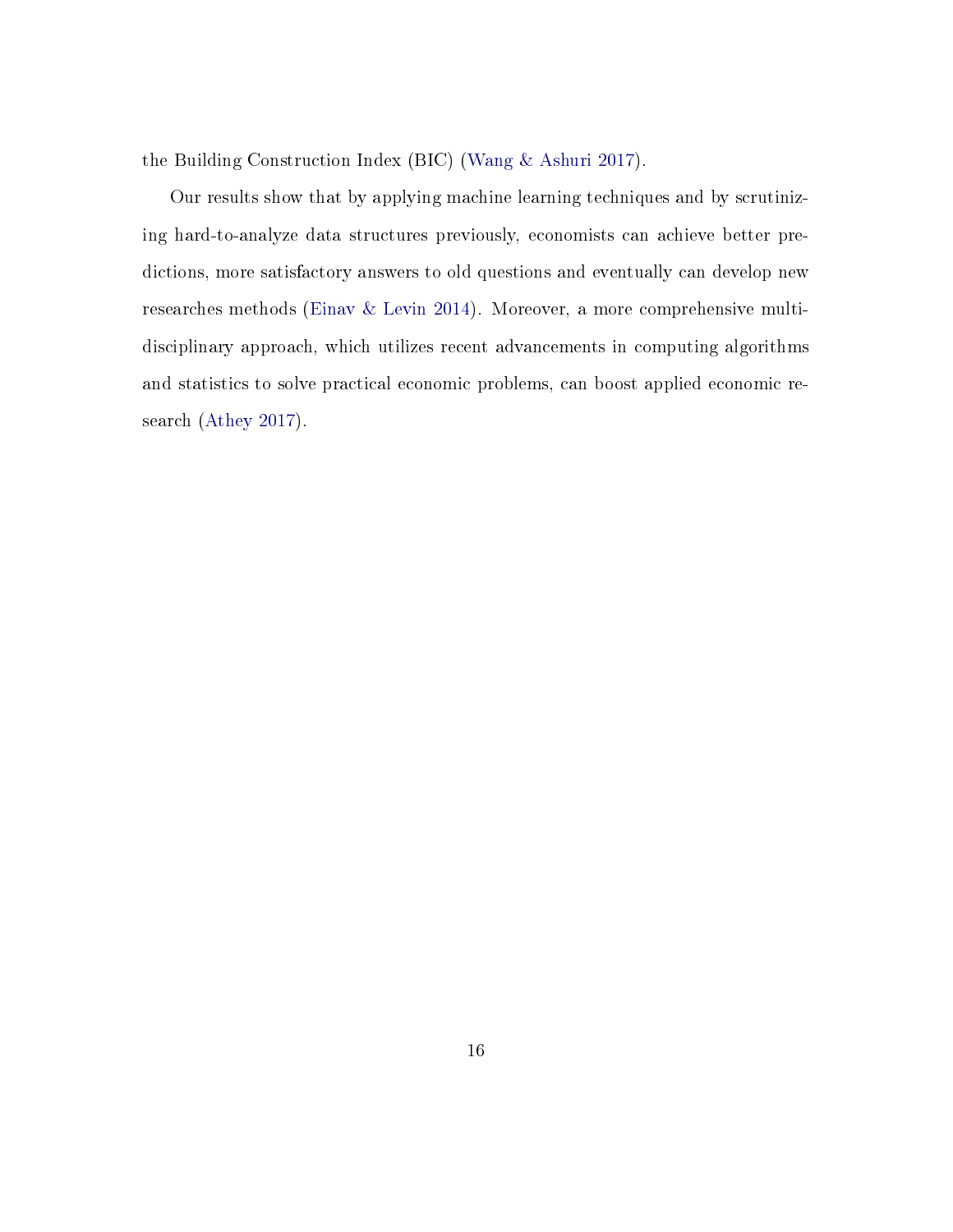# References

- <span id="page-17-1"></span>Athey, S. (2017), 'Beyond prediction: Using big data for policy problems', Science 355(6324), 483-485.
- <span id="page-17-6"></span>Belloni, A., Chen, D., Chernozhukov, V. & Hansen, C. (2012), 'Sparse models and methods for optimal instruments with an application to eminent domain', Econometrica  $80(6)$ , 2369–2429.
- <span id="page-17-7"></span>Belloni, A., Chernozhukov, V. & Hansen, C. (2011), 'Inference for high-dimensional sparse econometric models', arXiv preprint arXiv:1201.0220 .
- <span id="page-17-2"></span>Bjorkegren, D. & Grissen, D. (2015), `Behavior revealed in mobile phone usage predicts loan repayment'.
- <span id="page-17-8"></span>Breiman, L.  $(2001)$ , 'Random forests', *Machine learning*  $45(1)$ , 5-32.
- <span id="page-17-0"></span>Chen, C. P. & Zhang, C.-Y. (2014), 'Data-intensive applications, challenges, techniques and technologies: A survey on big data', *Information Sciences* 275, 314– 347.
- <span id="page-17-3"></span>Chen, N., Ribeiro, B. & Chen, A. (2016), `Financial credit risk assessment: a recent review', Artificial Intelligence Review  $45(1)$ , 1-23.
- <span id="page-17-4"></span>Doll, C. N., Muller, J.-P. & Morley, J. G. (2006), `Mapping regional economic activity from night-time light satellite imagery', *Ecological Economics*  $57(1)$ ,  $75-92$ .
- <span id="page-17-5"></span>Einav, L. & Levin, J. (2014), 'Economics in the age of big data', Science 346(6210), 1243089.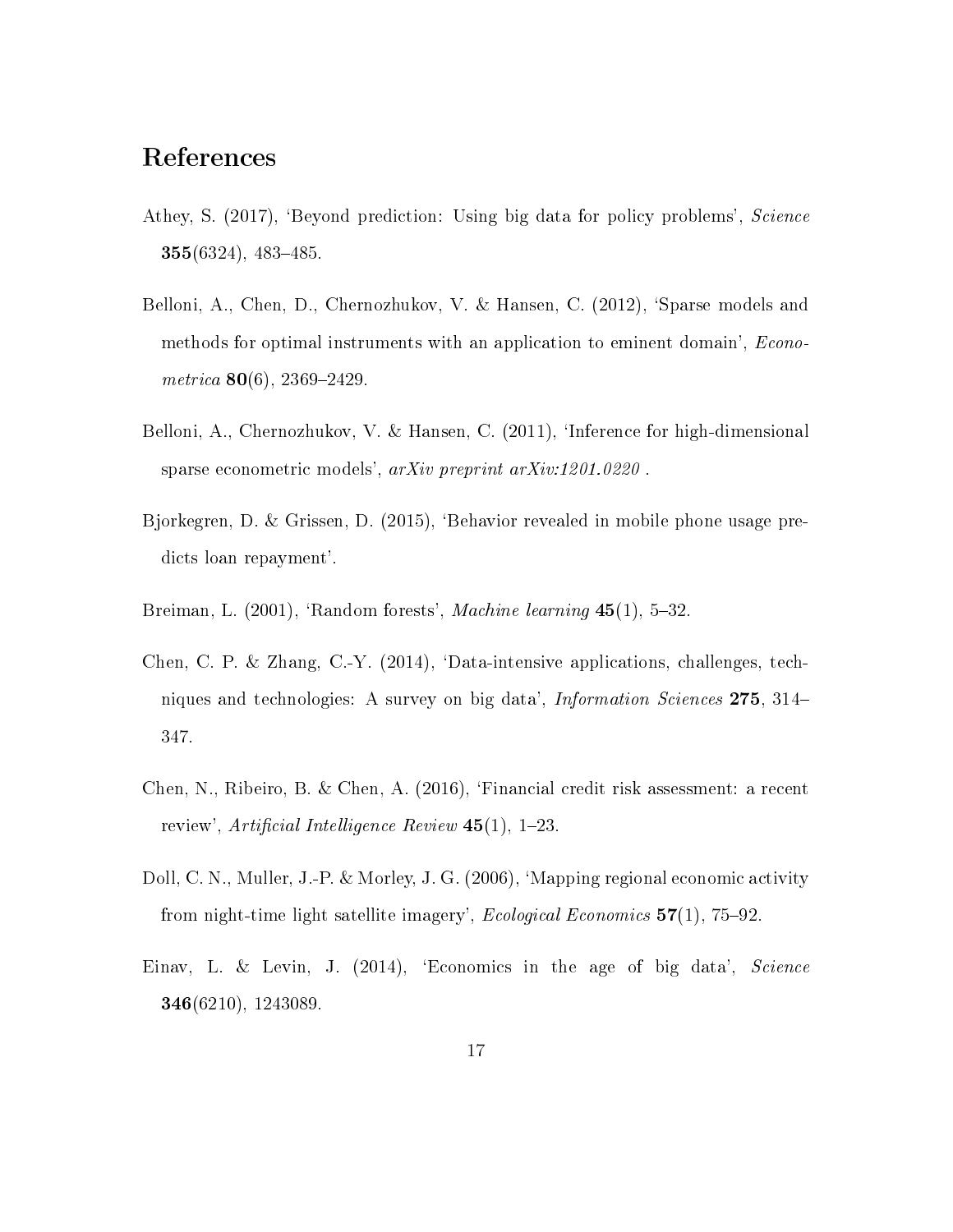- <span id="page-18-8"></span>Faraway, J. J. (2016), Extending the linear model with R: generalized linear, mixed effects and nonparametric regression models, Vol. 124, CRC press.
- <span id="page-18-7"></span>Friedman, J., Hastie, T., Höfling, H., Tibshirani, R. et al. (2007), 'Pathwise coordinate optimization', The Annals of Applied Statistics  $1(2)$ , 302–332.
- <span id="page-18-6"></span>Friedman, J., Hastie, T. & Tibshirani, R. (2010), 'Regularization paths for generalized linear models via coordinate descent', *Journal of statistical software*  $33(1)$ , 1.
- <span id="page-18-0"></span>George, G., Haas, M. R. & Pentland, A. (2014), `Big data and management', Academy of management Journal  $57(2)$ ,  $321-326$ .
- <span id="page-18-3"></span>Glaeser, E. L., Kominers, S. D., Luca, M. & Naik, N. (2016), `Big data and big cities: The promises and limitations of improved measures of urban life', Economic Inquiry .
- <span id="page-18-2"></span>Gogas, P., Papadimitriou, T. & Agrapetidou, A. (2017), `Forecasting bank failures and stress testing: A machine learning approach'.
- <span id="page-18-4"></span>Harper, C. M., Molenaar, K. R., Anderson, S. & Schexnayder, C. (2013), `Synthesis of performance measures for highway cost estimating', Journal of Management in *Engineering* **30**(3), 04014005.
- <span id="page-18-1"></span>Hastie, T., Tibshirani, R. & Wainwright, M. (2015), Statistical learning with sparsity, CRC press.
- <span id="page-18-5"></span>Joukar, A. & Nahmens, I. (2015), `Volatility forecast of construction cost index using general autoregressive conditional heteroskedastic method', Journal of Construction Engineering and Management  $142(1)$ , 04015051.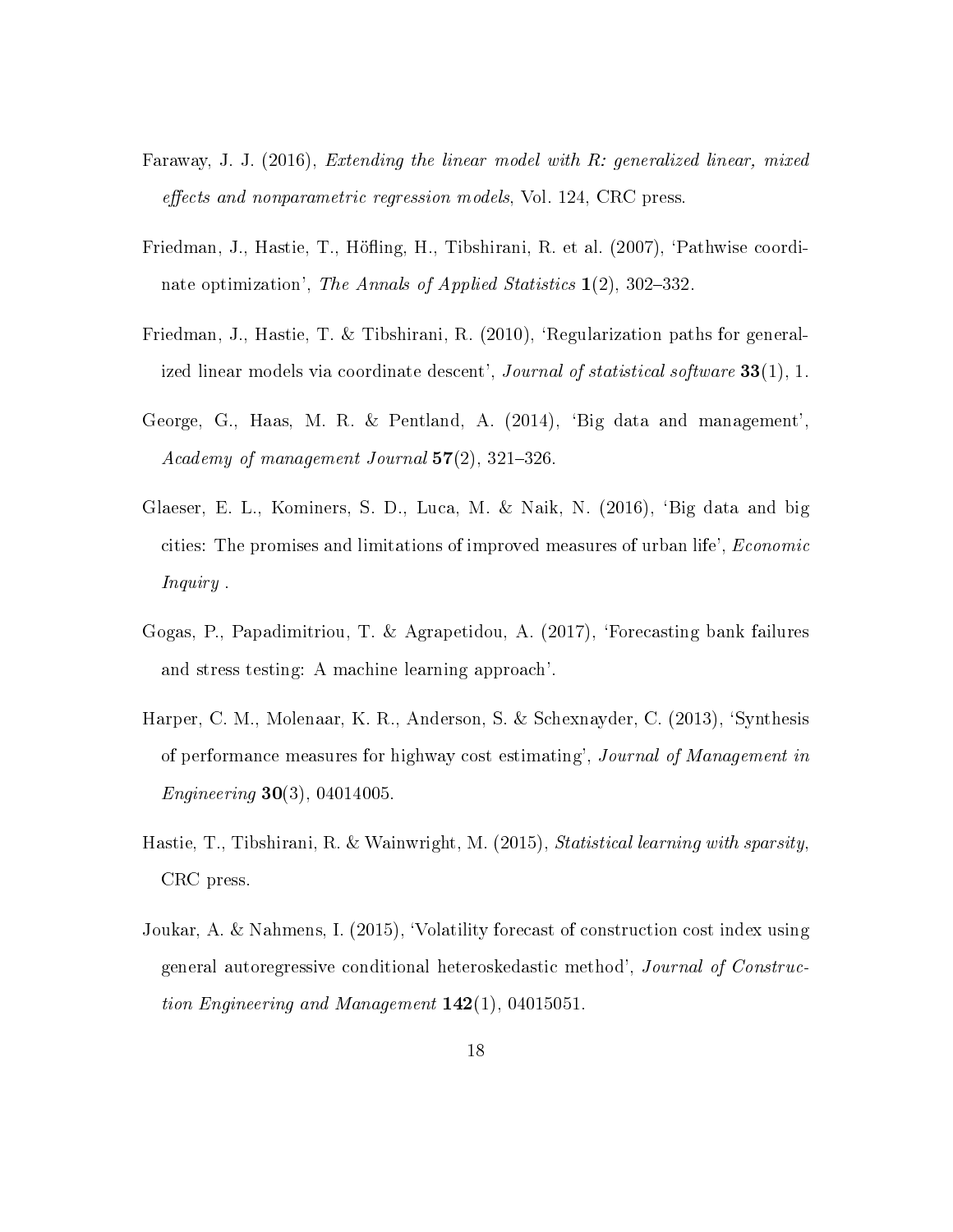- <span id="page-19-1"></span>Kitchin, R. (2014), 'The real-time city? big data and smart urbanism', GeoJournal  $79(1), 1-14.$
- <span id="page-19-8"></span>Liaw, A., Wiener, M. et al. (2002), 'Classification and regression by randomforest', R news  $2(3)$ , 18-22.
- <span id="page-19-2"></span>Michalopoulos, S. & Papaioannou, E. (2013), `Pre-colonial ethnic institutions and contemporary african development',  $Econometrica$  81(1), 113-152.
- <span id="page-19-0"></span>Mohammed, M., Khan, M. B. & Bashier, E. B. M. (2016), Machine Learning: Algorithms and Applications, CRC Press.
- <span id="page-19-3"></span>Mullainathan, S. & Spiess, J. (2017), `Machine learning: an applied econometric approach', Journal of Economic Perspectives  $31(2)$ , 87-106.
- <span id="page-19-6"></span>Shahandashti, S. & Ashuri, B. (2015), `Highway construction cost forecasting using vector error correction models', Journal of Management in Engineering  $32(2)$ , 04015040.
- <span id="page-19-5"></span>Shane, J. S., Molenaar, K. R., Anderson, S. & Schexnayder, C. (2009), `Construction project cost escalation factors', Journal of Management in Engineering 25(4), 221 229.
- <span id="page-19-7"></span>Tibshirani, R. (1996), 'Regression shrinkage and selection via the lasso', *Journal of* the Royal Statistical Society. Series  $B$  (Methodological) pp. 267–288.
- <span id="page-19-4"></span>Wang, J. & Ashuri, B. (2017), 'Predicting enr construction cost index using machinelearning algorithms', International Journal of Construction Education and Research  $13(1)$ , 47-63.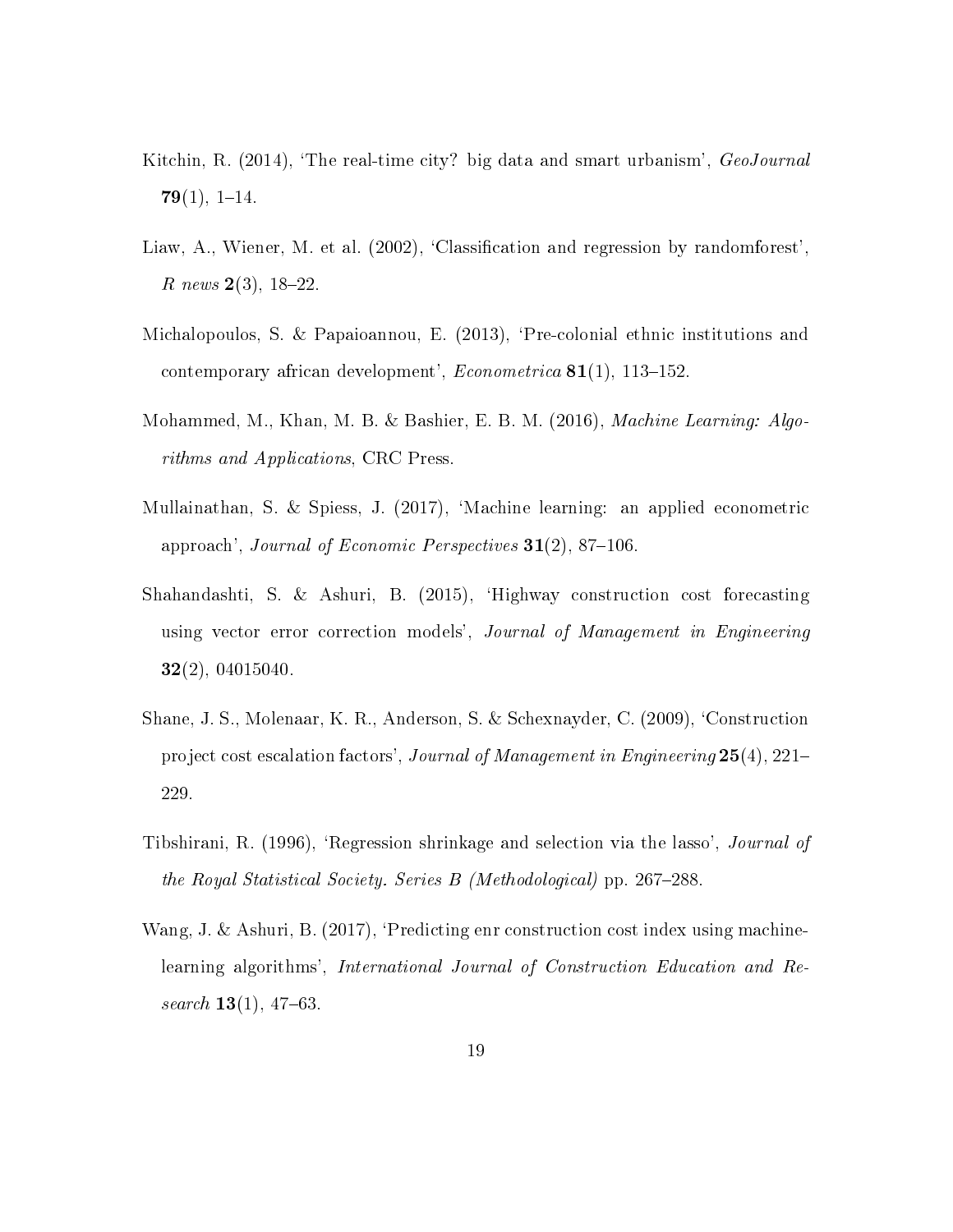- <span id="page-20-0"></span>Xu, J.-w. & Moon, S. (2011), `Stochastic forecast of construction cost index using a cointegrated vector autoregression model', Journal of Management in Engineering  $29(1), 10-18.$
- <span id="page-20-1"></span>Zhang, R., Ashuri, B., Shyr, Y. & Deng, Y. (2017), 'Forecasting construction cost index based on visibility graph: A network approach', Physica A: Statistical Mechanics and its Applications .

#### Table 1

List of Independent Variables

| Excavation                 | Embankment                  | Lime                  |
|----------------------------|-----------------------------|-----------------------|
| Lime Treatment             | Cement                      | Flexible Base         |
| Surface Asphalt            | Surface Treatment Aggregate | Class A Concrete      |
| Hot Mix Asphaltic Concrete | Class C Concrete            | Class S Concrete      |
| Bridge Rail                | Bridge Slab                 | Regular Beams         |
| Drilled Shafts             | Corrugated Metal Pipe       | Concrete Box Culverts |
|                            | Concrete Riprap             | RetainingWalls        |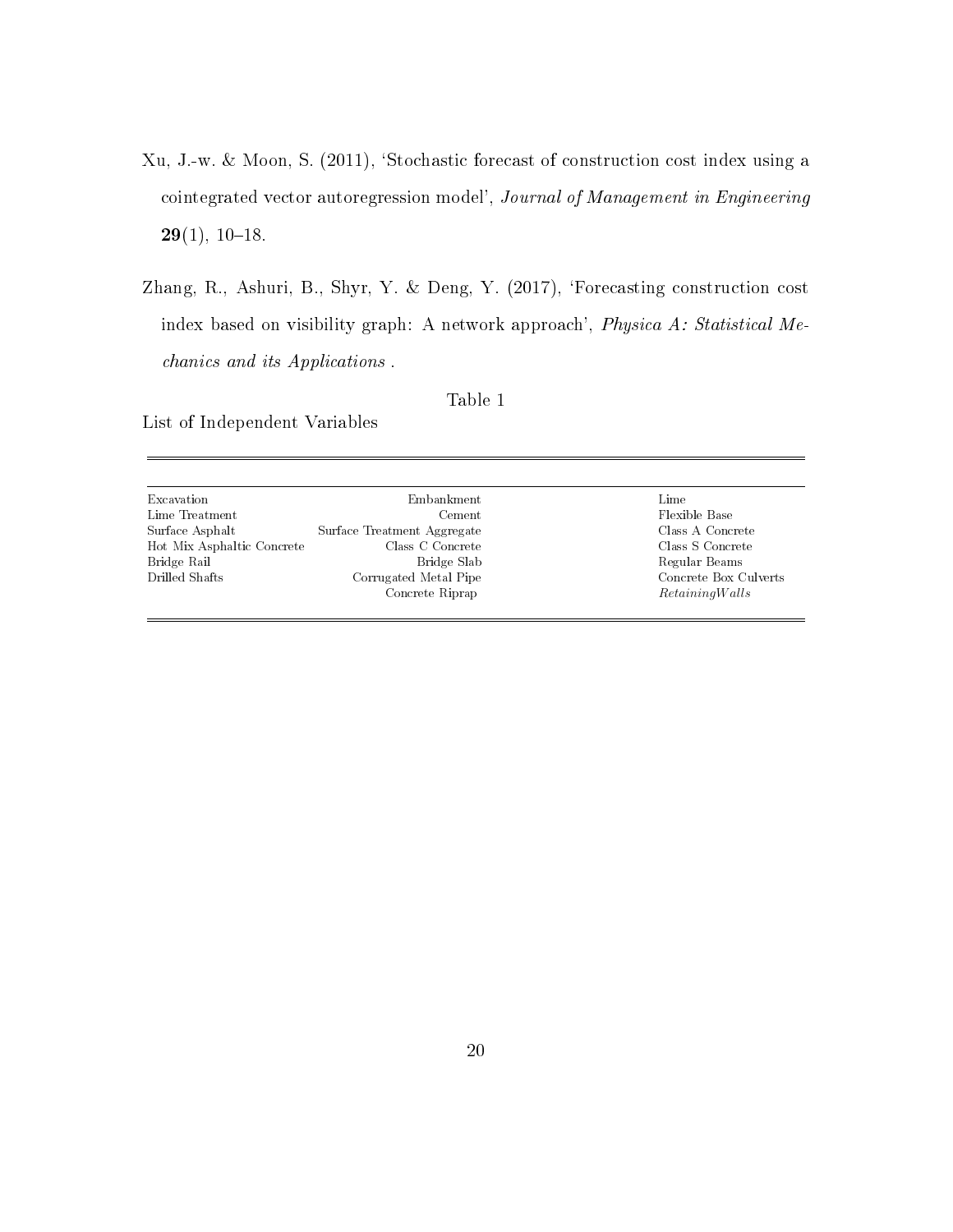Table 2

Prediction Performance (MAPE)

|                           | (Rdige)  | (Elastic Net) | (Lasso)  | (Random Forest) |
|---------------------------|----------|---------------|----------|-----------------|
| $\operatorname{Lead}$ $1$ | 0.04     | 0.04          | $0.05\,$ | $\rm 0.03$      |
| $\mbox{Lead}$ $2$         | 0.04     | $0.06\,$      | $0.06\,$ | 0.04            |
| $\mbox{Lead}~3$           | $0.07\,$ | $0.01\,$      | $0.01\,$ | 0.09            |
| $\mbox{Lead}$ $4$         | $0.06\,$ | $0.05\,$      | $0.05\,$ | $0.07\,$        |
| $\mbox{Lead}~5$           | $0.10\,$ | $0.11\,$      | $0.11\,$ | $0.08\,$        |
| $\rm{Lead}$ 6             | $0.01\,$ | $0.02\,$      | $0.01\,$ | $0.02\,$        |
| $\rm{Lead}$ $\rm{7}$      | $0.08\,$ | $0.05\,$      | $0.08\,$ | $0.09\,$        |
| $\rm{Lead}$ $\rm{8}$      | $0.16\,$ | $0.17\,$      | $0.17\,$ | $0.17\,$        |
| $\rm{Lead}$ $9$           | $0.32\,$ | 0.32          | 0.33     | 0.33            |
| $\mbox{Lead}$ $10$        | $0.20\,$ | 0.16          | $0.16\,$ | 0.21            |
| Lead 11                   | $0.23\,$ | 0.16          | $0.16\,$ | 0.26            |
| $\mbox{Lead}$ $12$        | $0.11\,$ | $0.18\,$      | $0.18\,$ | $0.09\,$        |
| Average                   | $0.12\,$ | 0.11          | $0.12\,$ | 0.12            |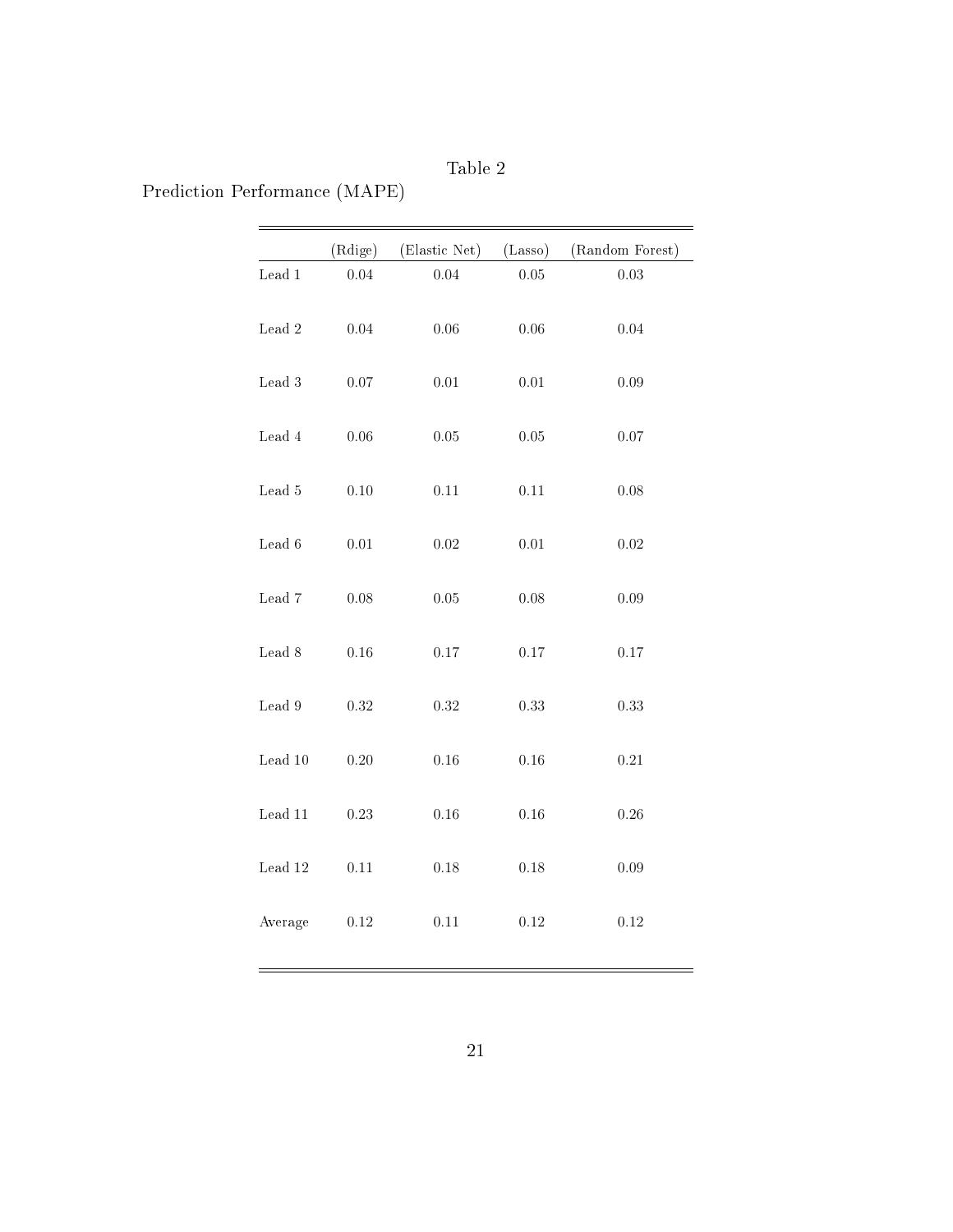

This graph depicts the values of the HCI for Texas from January 2002 until March 2016. It is evident that the HCI closely follows the economic activity as we observe a decline around the 2007-08 financial crises (which starts around the 72nd observation in our dataset). The subsequent economic recovery also increases the HCI.

Figure 1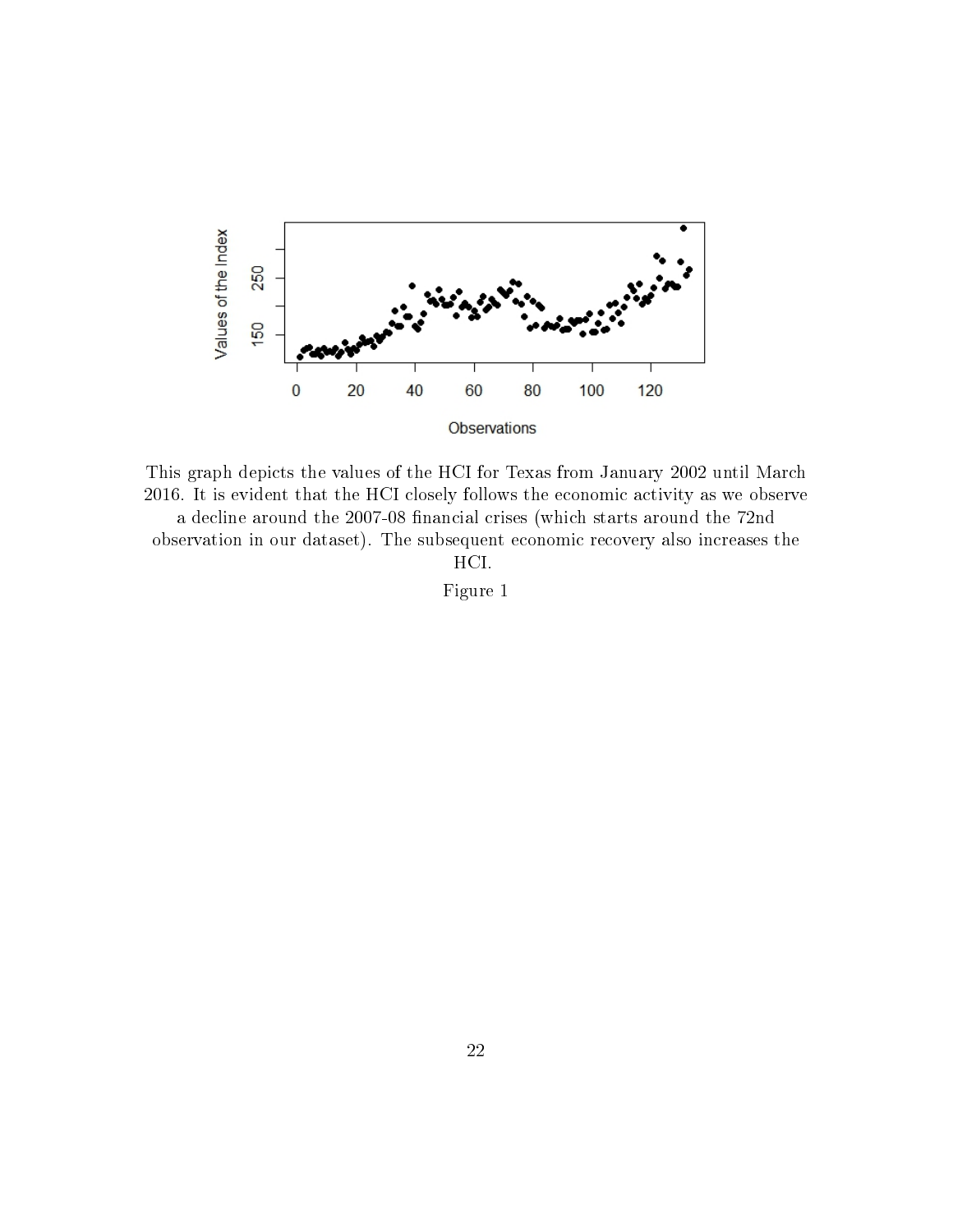

In this particular example, we find  $\lambda^*$  by picking different values for the  $\lambda$  and predicting the NHCCI in Nine Months. The top axis shows the number of chosen input variables by Lasso and the bottom axis shows the corresponding penalty. The

Left axis presents the MSE in predictions. The dashed lines indicate the one standard error region of the  $\lambda^*$  that minimizes the MSE. Consider that this region also coincides with a very few number of input variables (which is evident from the top axis).

Figure 2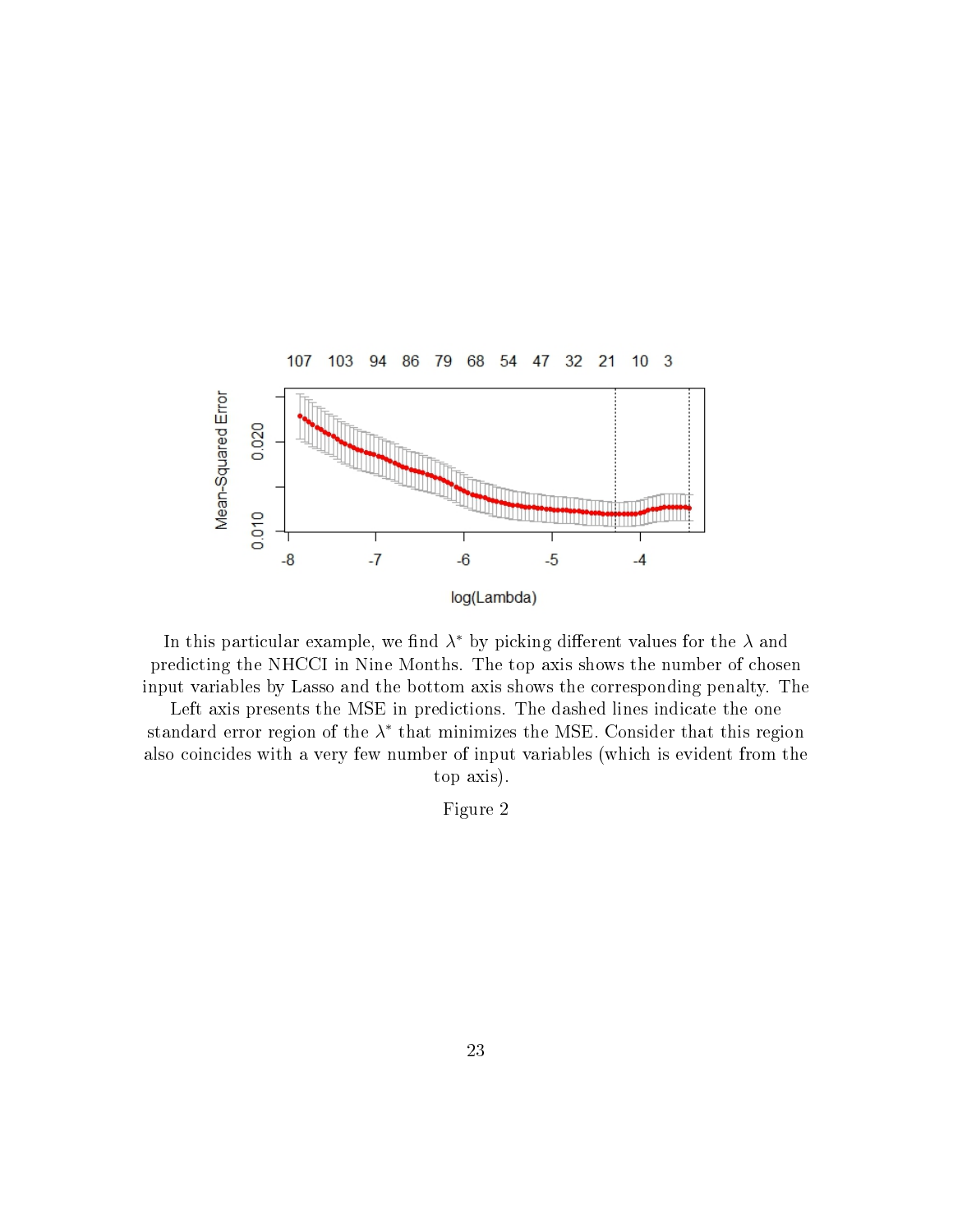



We choose to grow 1500 trees in each forest. This graph shows the performance of Random Forest in developing a model to predict the NHCCI in four months. Prediction error rate doesn't decrease after a certain number of trees.

Figure 3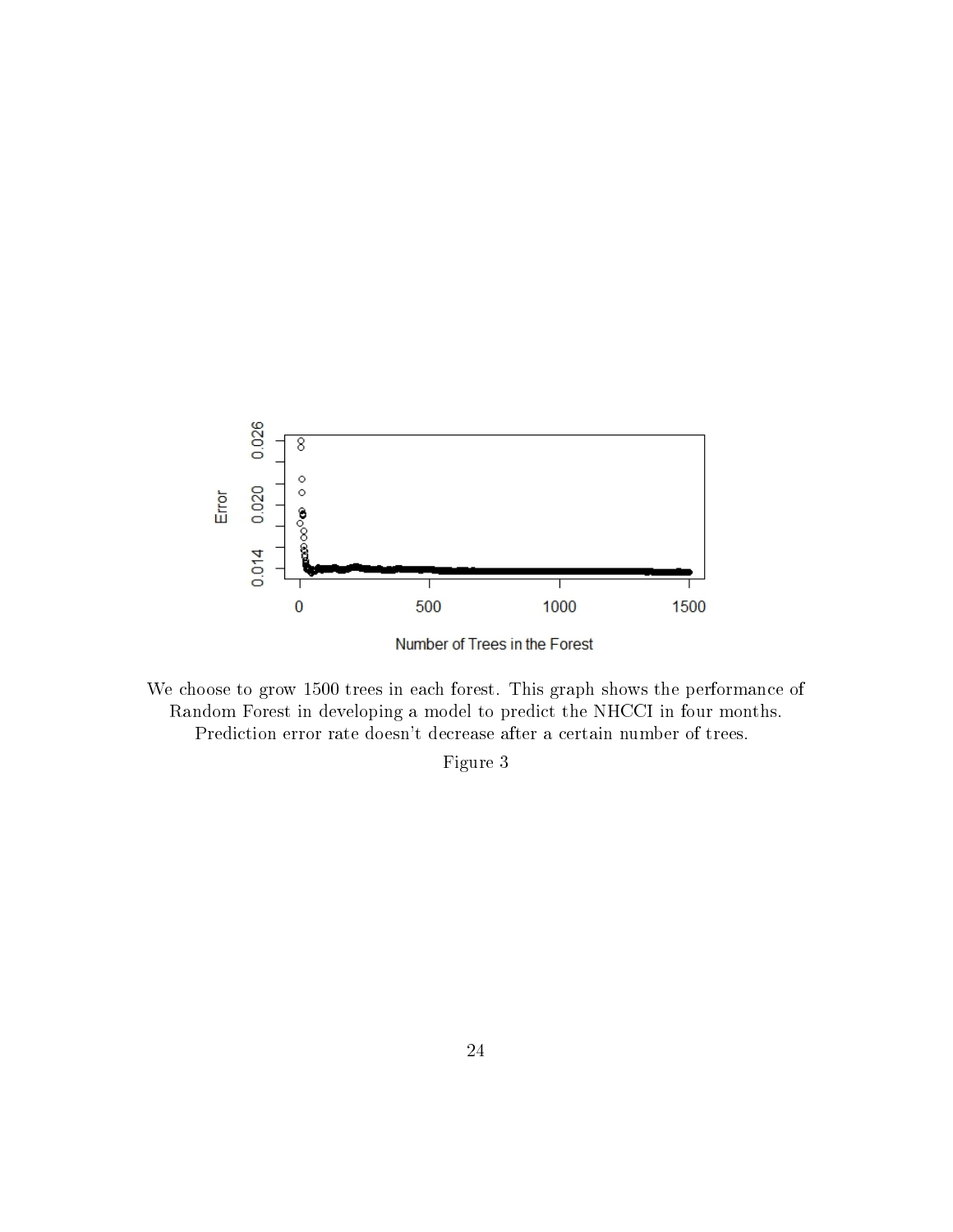

This tree is constructed to describe how Random Forest classifies observations. Figure 4